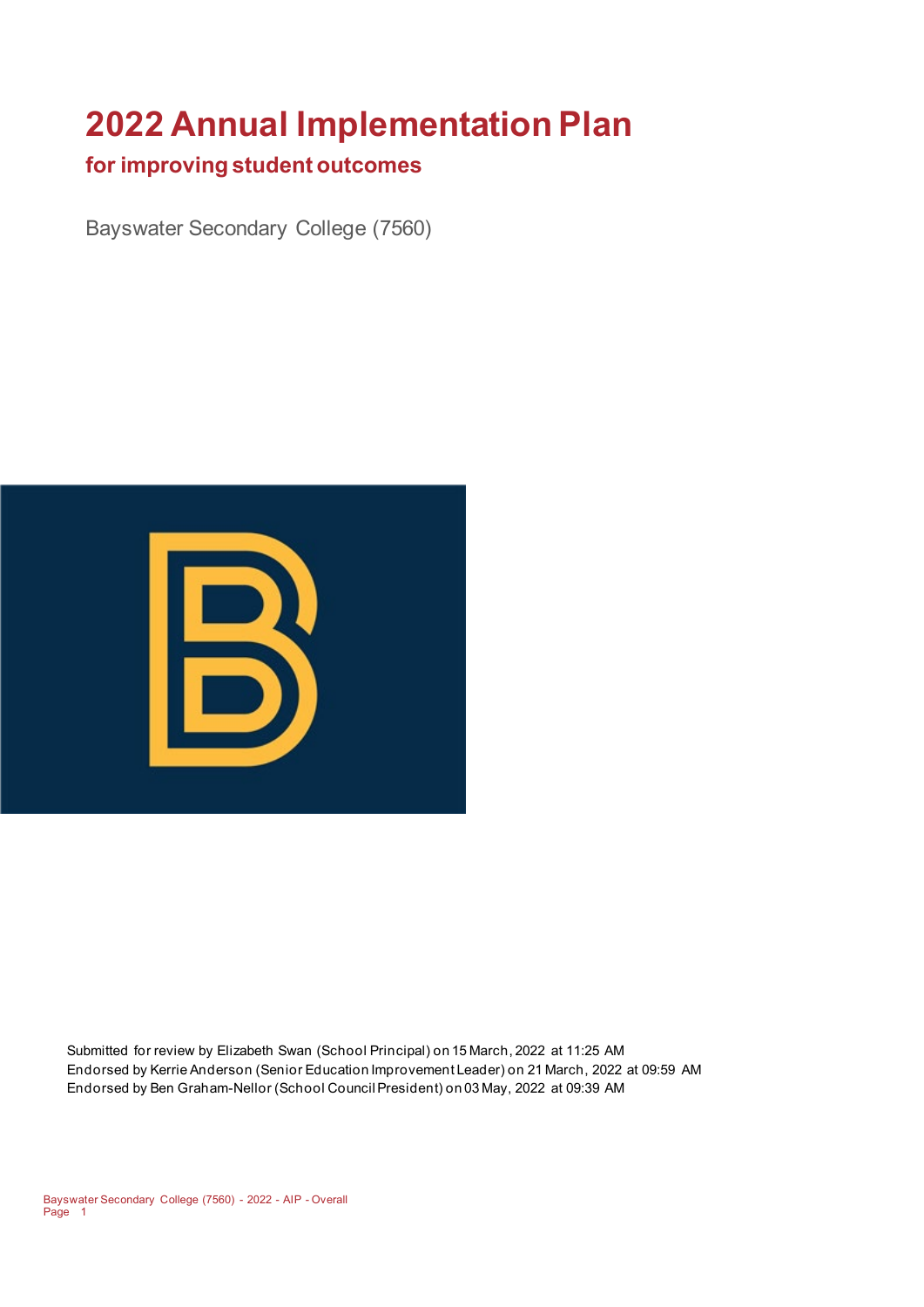# **Self-evaluation Summary - 2022**

|                                           | <b>FISO 2.0 Dimensions</b>                                                                                                                                                                                                       | <b>Self-evaluation Level</b> |
|-------------------------------------------|----------------------------------------------------------------------------------------------------------------------------------------------------------------------------------------------------------------------------------|------------------------------|
| <b>Teaching</b><br>and<br><b>Learning</b> | Documented teaching and learning program based on the Victorian<br>Curriculum and senior secondary pathways, incorporating extra-<br>curricula programs                                                                          |                              |
|                                           | Use of common and subject-specific high impact teaching and<br>learning strategies as part of a shared and responsive teaching and<br>learning model implemented through positive and supportive student-<br>staff relationships | Evolving                     |

| <b>Assessment</b> | Systematic use of assessment strategies and measurement practices<br>to obtain and provide feedback on student learning growth, attainment<br>and wellbeing capabilities | Evolving |
|-------------------|--------------------------------------------------------------------------------------------------------------------------------------------------------------------------|----------|
|                   | Systematic use of data and evidence to drive the prioritisation,<br>development, and implementation of actions in schools and<br>classrooms.                             |          |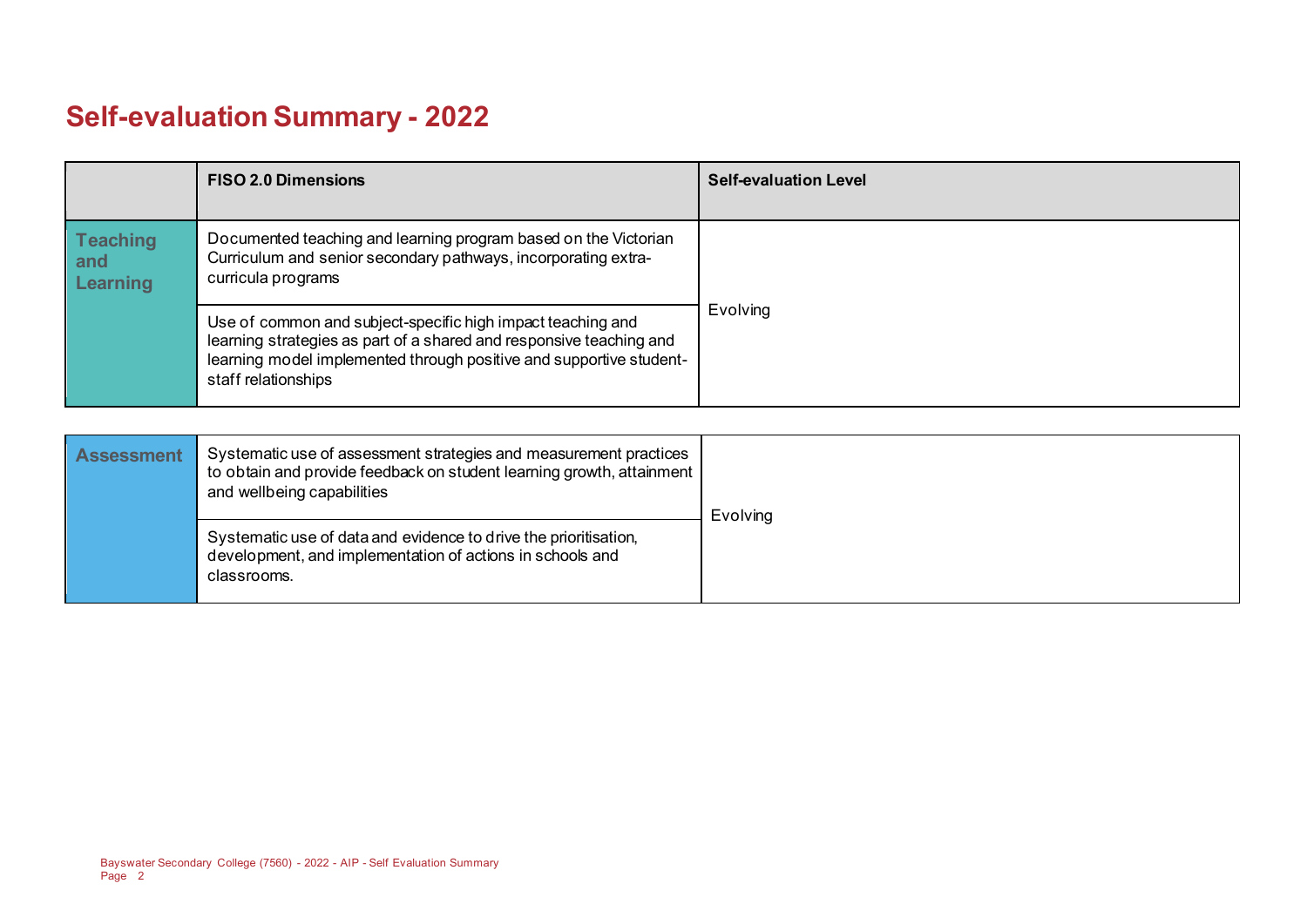| Leadership | The strategic direction and deployment of resources to create and<br>reflect shared goals and values; high expectations; and a positive,<br>safe and orderly learning environment | Evolving |
|------------|-----------------------------------------------------------------------------------------------------------------------------------------------------------------------------------|----------|
|            | Shared development of a culture of respect and collaboration with<br>positive and supportive relationships between students and staff at the<br>core                              |          |

| <b>Engagement</b> | Activation of student voice and agency, including in leadership and<br>learning, to strengthen students' participation and engagement in<br>school                                    | <b>Evolving</b> |
|-------------------|---------------------------------------------------------------------------------------------------------------------------------------------------------------------------------------|-----------------|
|                   | Strong relationships and active partnerships between schools and<br>families/carers, communities, and organisations to strengthen<br>students' participation and engagement in school |                 |

| <b>Support</b> | Responsive, tiered and contextualised approaches and strong<br>relationships to support student learning, wellbeing and inclusion                                         |                 |
|----------------|---------------------------------------------------------------------------------------------------------------------------------------------------------------------------|-----------------|
|                | Effective use of resources and active partnerships with families/carers,<br>specialist providers and community organisations to provide<br>responsive support to students | <b>Evolving</b> |

| Enter your reflective comments | Our key findings from the review process are that our staff and leadership have a consistent and accurate view of where the<br>College currently sits in terms of the continua. Our process was to conduct an initial reflection as a SIT team, then<br>undertake this with the whole staff in small groups, with consistent findings and rationale for placement on the continua both<br>across and within each group. Collectively, while we feel that we have laid the foundations for sustained growth and<br>improvement in 2021, COVID and lockdowns slowed, but did not stop, progress. Despite a challenging year, we managed |
|--------------------------------|---------------------------------------------------------------------------------------------------------------------------------------------------------------------------------------------------------------------------------------------------------------------------------------------------------------------------------------------------------------------------------------------------------------------------------------------------------------------------------------------------------------------------------------------------------------------------------------------------------------------------------------|
|                                | to achieve a lot-the best VCE median study score in the last 10 years, improved participation rates in NAPLAN and key<br>surveys, as well as improved attendance on the previous year. There are pockets of excellence in teaching practice, though                                                                                                                                                                                                                                                                                                                                                                                   |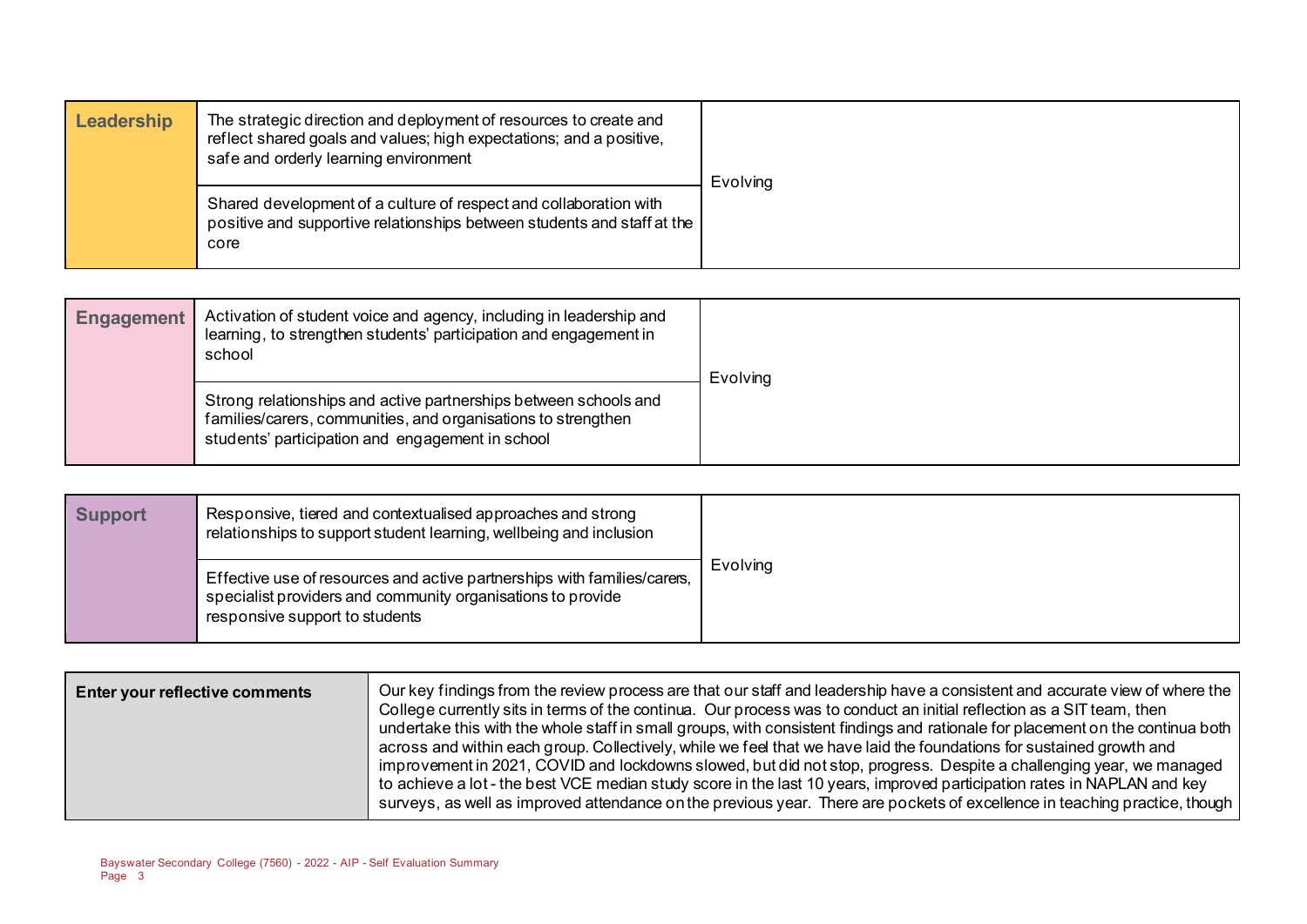|                                  | there is work to be done to improve consistency of practice across the College. We have begun to move towards a more<br>collaborative and PLC based approach to planning for learning, including improving staff data literacy and effective<br>assessment and feedback strategies, and will build upon this approach in 2022.                                                                                                                                                                                                                                                                                                                                                                                                                                                                                                                                                                                                                                                                                                                                                                                                                                                                                                                                                                                                                                                                   |
|----------------------------------|--------------------------------------------------------------------------------------------------------------------------------------------------------------------------------------------------------------------------------------------------------------------------------------------------------------------------------------------------------------------------------------------------------------------------------------------------------------------------------------------------------------------------------------------------------------------------------------------------------------------------------------------------------------------------------------------------------------------------------------------------------------------------------------------------------------------------------------------------------------------------------------------------------------------------------------------------------------------------------------------------------------------------------------------------------------------------------------------------------------------------------------------------------------------------------------------------------------------------------------------------------------------------------------------------------------------------------------------------------------------------------------------------|
| <b>Considerations for 2022</b>   | 2022 will present a new set of challenges, as we navigate the ever-changing COVID landscape. We are confident that the<br>structures and processes established in 2021 will provide a solid foundation from which to drive the improvement of the<br>College. In addition to the overall school improvement work we are undertaking across teaching and learning and student<br>engagement and wellbeing, our key area of focus is promoting the College and strengthening connections with our feeder<br>primary schools - not only with the Bayswater Primary Schools through the Education Plan, but schools with families<br>residing in our designated neighbourhood boundary, to ensure students in the area have a full picture of the many<br>opportunities on offer at BSC with a drive to building numbers at the College. The College has plans for open days and<br>taste tester days for Primary students and families, however, will need to be adaptable to any changes that need to occur as<br>the result of COVID-related matters. Further to this, we will maintain a focus on working with the Bayswater Primary<br>Schools as part of the Educaiton Plan in addition to strengthening links with local industry and careers partners to reenvision<br>pathways, transitions and work experience not just in Senior School, but right from when students commence in Year 7. |
| Documents that support this plan |                                                                                                                                                                                                                                                                                                                                                                                                                                                                                                                                                                                                                                                                                                                                                                                                                                                                                                                                                                                                                                                                                                                                                                                                                                                                                                                                                                                                  |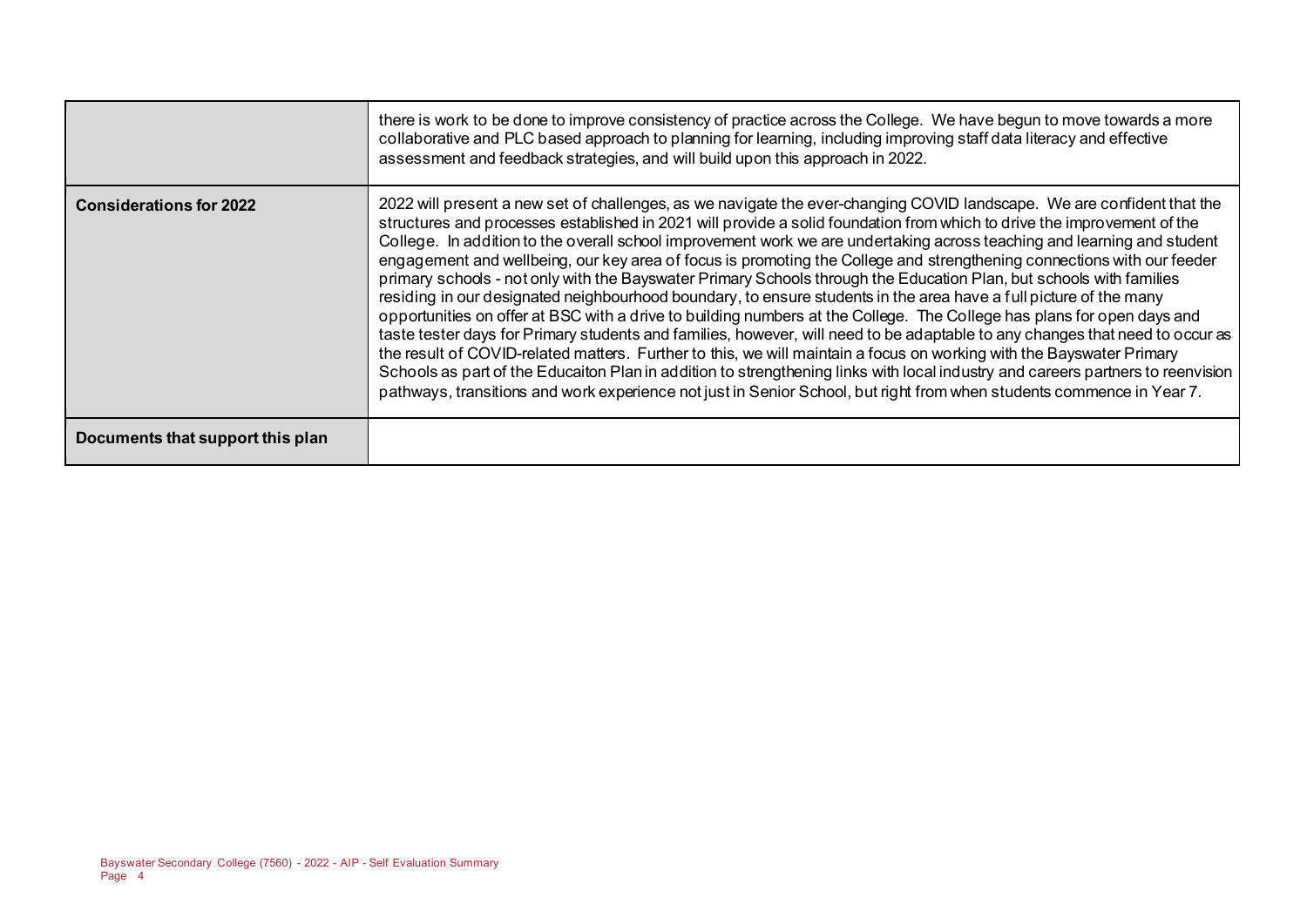# **SSP Goals Targets and KIS**

| Goal 1                                                  | <b>2022 Priorities Goal</b><br><br>Some of our students have thrived in the remote learning environment, others have maintained their learning progress,<br>and some need extra learning and wellbeing support despite the best efforts of their teachers and families. In 2022 we will<br>continue to focus on student learning - with an increased focus on numeracy - and student wellbeing through the 2022<br>Priorities Goal, a learning Key Improvement Strategy and a wellbeing Key Improvement Strategy. We will teach and<br>support each student at their point of need and in line with FISO. |  |
|---------------------------------------------------------|-----------------------------------------------------------------------------------------------------------------------------------------------------------------------------------------------------------------------------------------------------------------------------------------------------------------------------------------------------------------------------------------------------------------------------------------------------------------------------------------------------------------------------------------------------------------------------------------------------------|--|
| Target 1.1                                              | Support for the 2022 Priorities                                                                                                                                                                                                                                                                                                                                                                                                                                                                                                                                                                           |  |
| Key Improvement Strategy 1.a<br>Priority 2022 Dimension | Learning - Support both those who need extra support and those who have thrived to continue to extend their learning,<br>especially in numeracy                                                                                                                                                                                                                                                                                                                                                                                                                                                           |  |
| Key Improvement Strategy 1.b<br>Priority 2022 Dimension | Wellbeing - Effectively mobilise available resources to support students' wellbeing and mental health, especially the most<br>vulnerable                                                                                                                                                                                                                                                                                                                                                                                                                                                                  |  |
| Goal 2                                                  | To improve student achievement for all students in all subject areas at all year levels                                                                                                                                                                                                                                                                                                                                                                                                                                                                                                                   |  |
| Target 2.1                                              | By 2023, the VCE All Study mean study score and the VCE English mean study score to increase from the 2018 results of<br>23.27 and 22.09 respectively, to be at or above the State mean.                                                                                                                                                                                                                                                                                                                                                                                                                  |  |
| Target 2.2                                              | By 2023, the percentage of students with medium and high growth from Year 7 to Year 9 in NAPLAN to be equal to or<br>greater than 75 per cent in Reading and Writing and 80 per cent in Numeracy, compared with the 2019 results of 74 per<br>cent, 60 per cent and 78 per cent respectively.                                                                                                                                                                                                                                                                                                             |  |
| Target 2.3                                              | By 2023, the percentage positive response for the Collective Efficacy and Academic Emphasis scales on the SSS to be<br>greater than or equal to 70 per cent compared with the 2018 results of 49 per cent and 52 per cent respectively.                                                                                                                                                                                                                                                                                                                                                                   |  |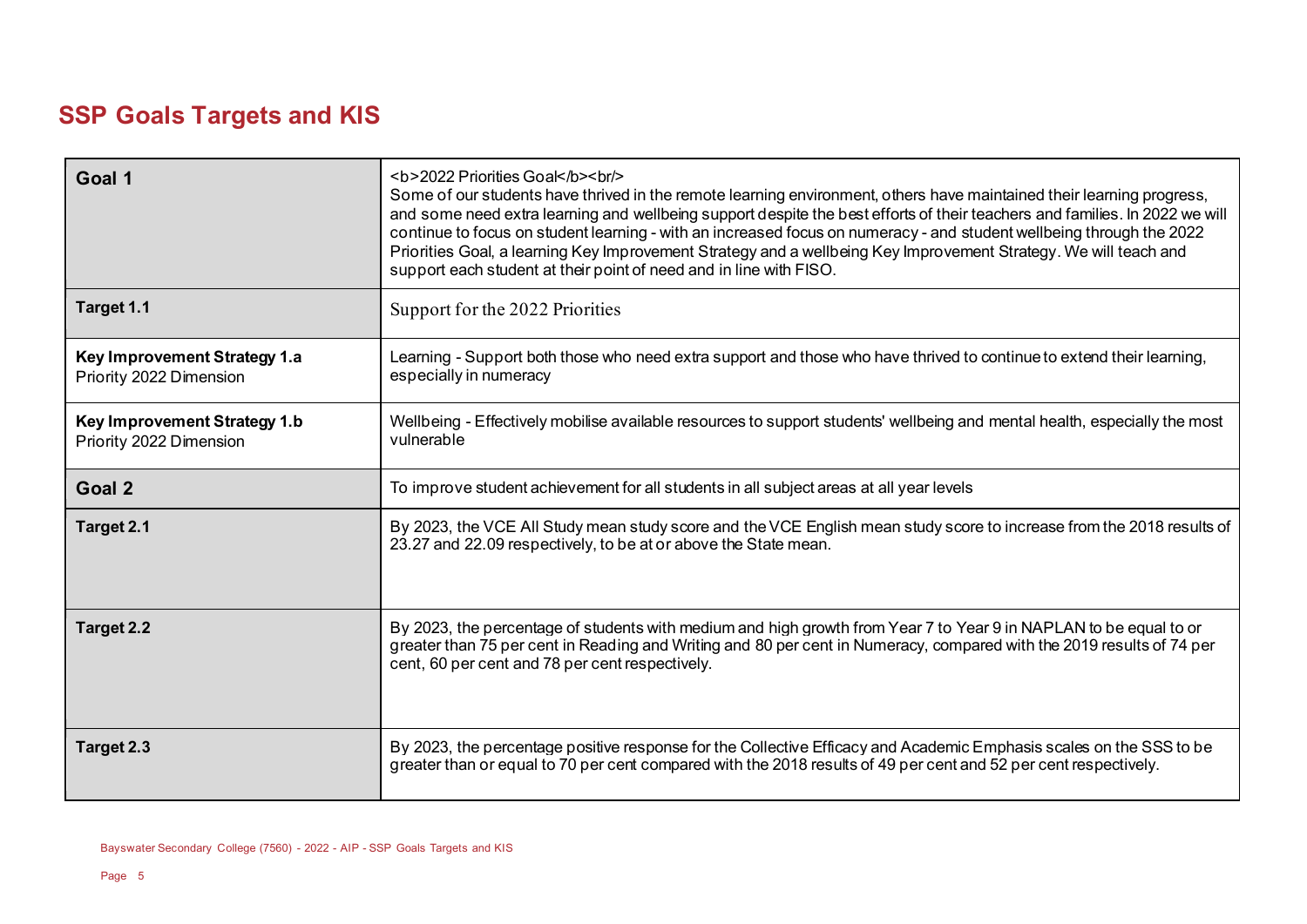| <b>Key Improvement Strategy 2.a</b><br>Curriculum planning and assessment                | To develop and implement a whole school literacy and numeracy plan                                                                                                                                                                                                                                                                                                  |  |
|------------------------------------------------------------------------------------------|---------------------------------------------------------------------------------------------------------------------------------------------------------------------------------------------------------------------------------------------------------------------------------------------------------------------------------------------------------------------|--|
| <b>Key Improvement Strategy 2.b</b><br>Evidence-based high-impact teaching<br>strategies | To build the capacity of staff to consistently implement the college's instructional model                                                                                                                                                                                                                                                                          |  |
| Goal 3                                                                                   | To improve student engagement and confidence in their learning                                                                                                                                                                                                                                                                                                      |  |
| Target 3.1                                                                               | By 2023, to reduce student absence rates from 33 days per student per year in 2018, to less than 20 days per student per<br>year.                                                                                                                                                                                                                                   |  |
| Target 3.2                                                                               | By 2023, to increase the percentage of positive responses from students on the AToSS as shown below:<br>• Stimulated Learning from 66% in 2019 to at least 75%<br>• Sense of Confidence from $62\%$ in 2019 to at least $75\%$<br>• Motivation and Interest from 67% in 2019 to at least 75%<br>• Self-Regulation and Goal Setting from 63% in 2019 to at least 75% |  |
| <b>Key Improvement Strategy 3.a</b><br>Empowering students and building school<br>pride  | To build teacher capacity to give students an authentic voice in their learning and to become self-regulated learners                                                                                                                                                                                                                                               |  |
| <b>Key Improvement Strategy 3.b</b><br>Intellectual engagement and self-<br>awareness    | To build teacher capacity to teach creativity and critical thinking skills across all areas of the curriculum                                                                                                                                                                                                                                                       |  |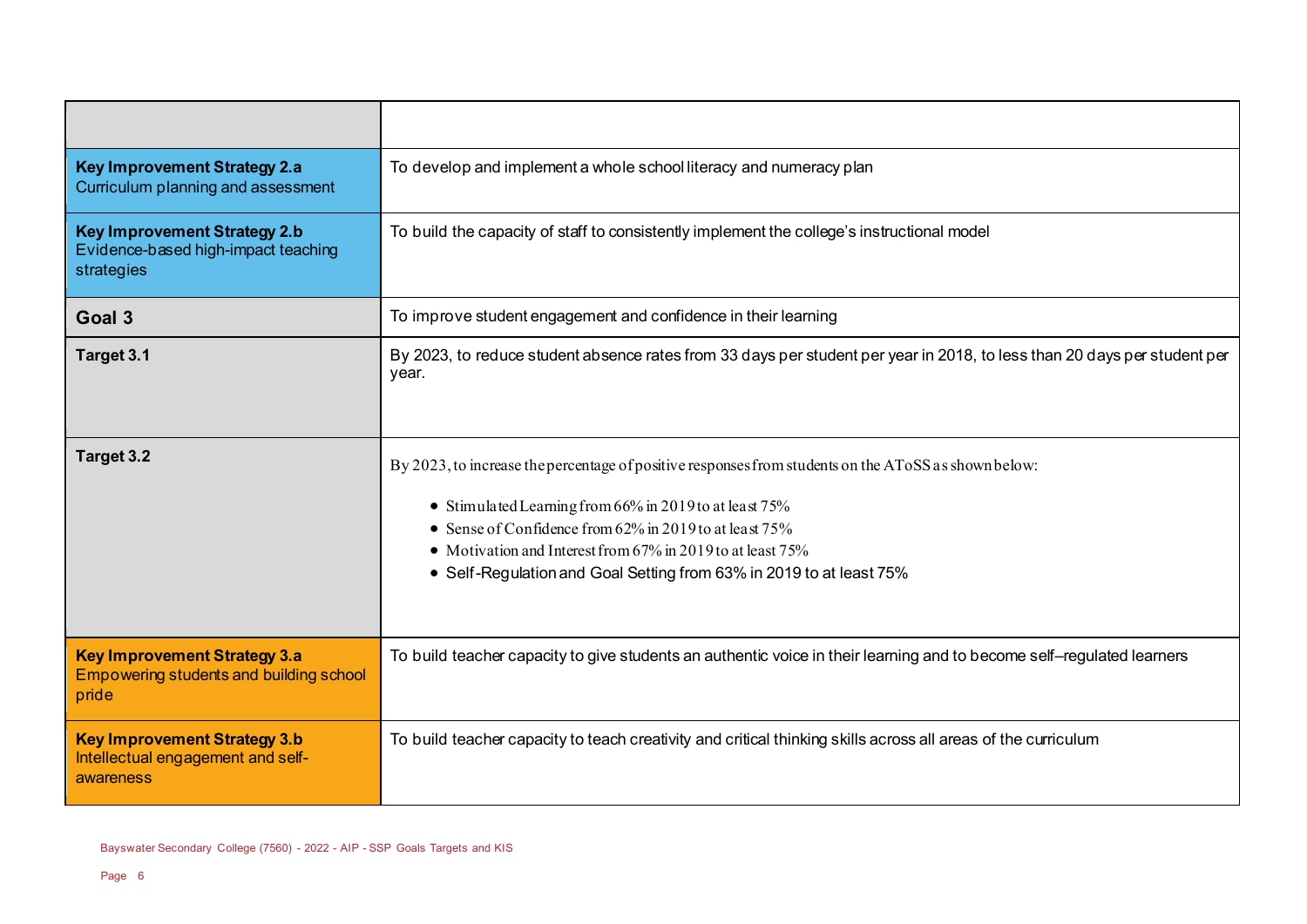| Goal 4                                                                                 | To develop a positive climate for aspirational learning                                                                                                                                                                                            |  |  |
|----------------------------------------------------------------------------------------|----------------------------------------------------------------------------------------------------------------------------------------------------------------------------------------------------------------------------------------------------|--|--|
| Target 4.1                                                                             | By 2023, to increase the percentage of positive responses from students on the AToSS as shown below:<br>• Effective Classroom Behaviour from $60\%$ in 2019 to at least $75\%$<br>• High Expectations for Success from 83% in 2018 to at least 90% |  |  |
| Target 4.2                                                                             | By 2023, to increase the completion rate in VCE/VCAL from 97 per cent (VCE) and 40 per cent (VCAL) in 2018, to at least<br>90 per cent overall.                                                                                                    |  |  |
| Target 4.3                                                                             | By 2023, the percentage of students who continue with education after Year 12 (University, Technical and Further<br>Education, Apprenticeships, Traineeships) will increase from 50 per cent in 2018 to at least 75 per cent.                      |  |  |
| <b>Key Improvement Strategy 4.a</b><br>Setting expectations and promoting<br>inclusion | To develop an agreed whole school approach to student engagement                                                                                                                                                                                   |  |  |
| <b>Key Improvement Strategy 4.b</b><br>Setting expectations and promoting<br>inclusion | To develop and implement targeted pathways planning for all students from Year 7 to Year 12                                                                                                                                                        |  |  |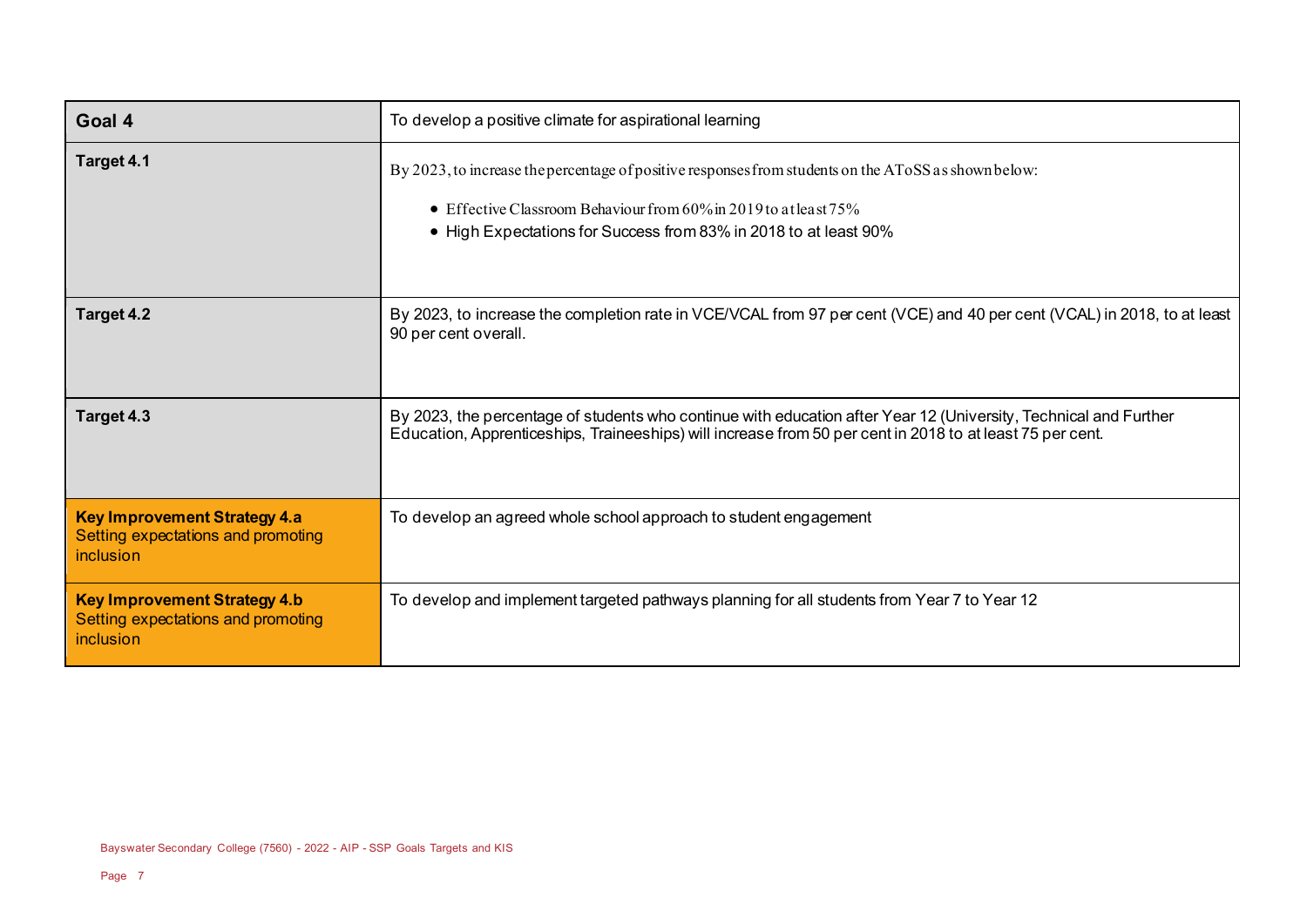# **Select Annual Goals and KIS**

| <b>Four Year Strategic Goals</b>                                                                                    | Is this<br>selected for<br>focus this<br>year? | <b>Four Year Strategic Targets</b>                                                                                                                                                                                                                                                                                                                                                                  | 12 month target<br>The 12 month target is an incremental step<br>towards meeting the 4-year target, using the<br>same data set.                                                                                                                                                                                                                                                                                                                                                                                                                                                                                    |
|---------------------------------------------------------------------------------------------------------------------|------------------------------------------------|-----------------------------------------------------------------------------------------------------------------------------------------------------------------------------------------------------------------------------------------------------------------------------------------------------------------------------------------------------------------------------------------------------|--------------------------------------------------------------------------------------------------------------------------------------------------------------------------------------------------------------------------------------------------------------------------------------------------------------------------------------------------------------------------------------------------------------------------------------------------------------------------------------------------------------------------------------------------------------------------------------------------------------------|
| <b>2022 Priorities Goal</b><br>>h/><br>Some of our students have thrived in<br>the remote learning environment,<br> | <b>Yes</b>                                     | Support for the 2022 Priorities                                                                                                                                                                                                                                                                                                                                                                     | Learning Goal: By the end of 2022, the<br>College will have embedded the revised<br>Teaching and Learning Model, using a<br>PLC approach to planning for, monitoring<br>and assessing the learning of all students<br>with a particular focus on Numeracy and<br>Writing.<br>Wellbeing Goal: By the end of 2022, the<br>College will have built on key Student<br>Engagement and Wellbeing priorities<br>established in 2021, to ensure a targeted<br>and strategic approach to the support<br>given to students, in addition to proactive<br>measures, such as the implementation of<br>Respectful Relationships. |
| To improve student achievement for<br>all students in all subject areas at all<br>year levels                       | No                                             | By 2023, the VCE All Study mean study score and the VCE English<br>mean study score to increase from the 2018 results of 23.27 and<br>22.09 respectively, to be at or above the State mean.<br>By 2023, the percentage of students with medium and high growth<br>from Year 7 to Year 9 in NAPLAN to be equal to or greater than 75<br>per cent in Reading and Writing and 80 per cent in Numeracy, |                                                                                                                                                                                                                                                                                                                                                                                                                                                                                                                                                                                                                    |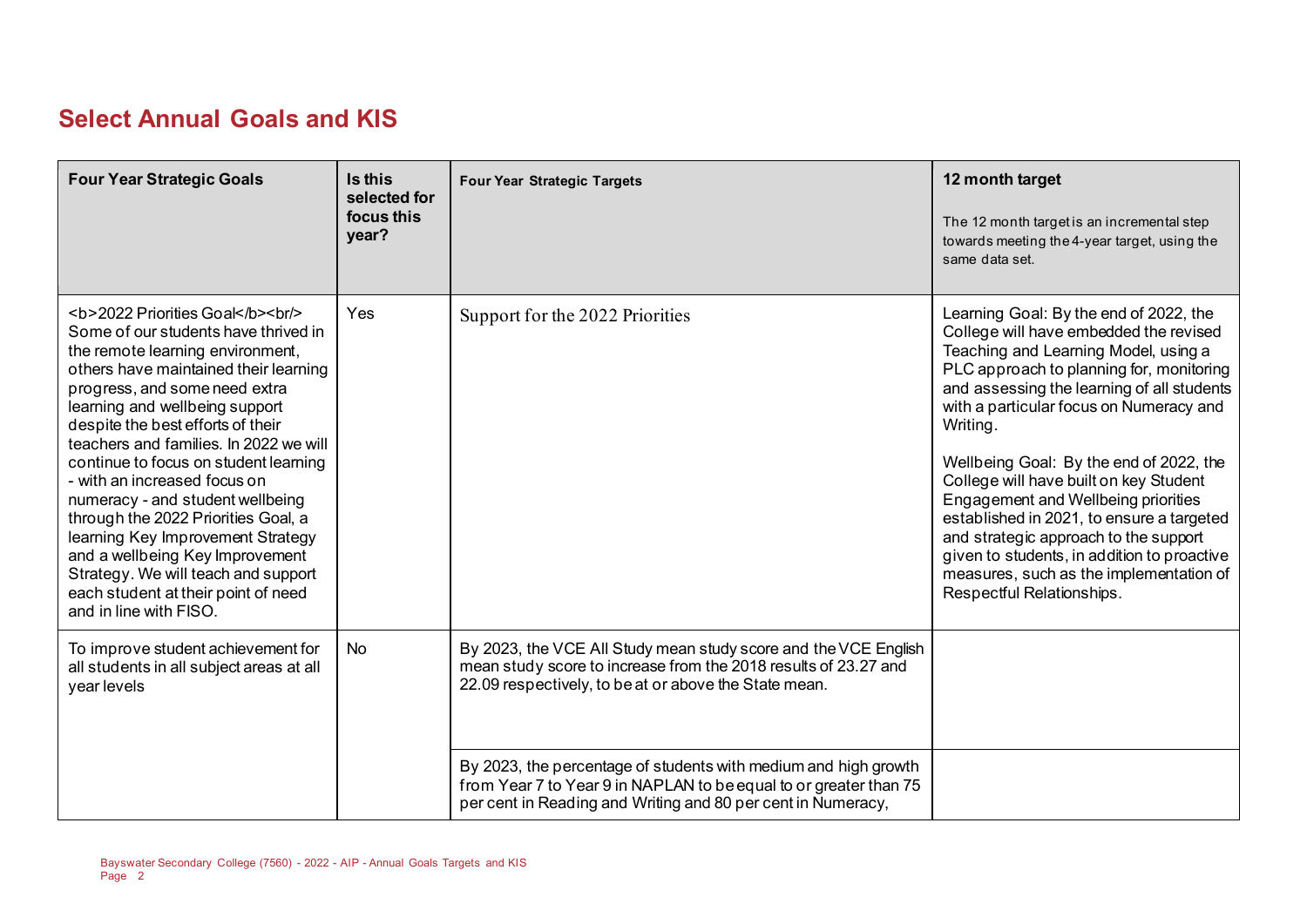|                                                                   |    | compared with the 2019 results of 74 per cent, 60 per cent and 78<br>per cent respectively.                                                                                                                                                                                                                                                                               |  |
|-------------------------------------------------------------------|----|---------------------------------------------------------------------------------------------------------------------------------------------------------------------------------------------------------------------------------------------------------------------------------------------------------------------------------------------------------------------------|--|
|                                                                   |    | By 2023, the percentage positive response for the Collective<br>Efficacy and Academic Emphasis scales on the SSS to be greater<br>than or equal to 70 per cent compared with the 2018 results of 49<br>per cent and 52 per cent respectively.                                                                                                                             |  |
| To improve student engagement and<br>confidence in their learning | No | By 2023, to reduce student absence rates from 33 days per student<br>per year in 2018, to less than 20 days per student per year.                                                                                                                                                                                                                                         |  |
|                                                                   |    | By 2023, to increase the percentage of positive responses from students on<br>the AToSS as shown below:<br>• Stimulated Learning from 66% in 2019 to at least 75%<br>• Sense of Confidence from $62\%$ in 2019 to at least $75\%$<br>• Motivation and Interest from 67% in 2019 to at least 75%<br>• Self-Regulation and Goal Setting from 63% in 2019 to at<br>least 75% |  |
| To develop a positive climate for<br>aspirational learning        | No | By 2023, to increase the percentage of positive responses from students on<br>the AToSS as shown below:<br>• Effective Classroom Behaviour from 60% in 2019 to at least 75%                                                                                                                                                                                               |  |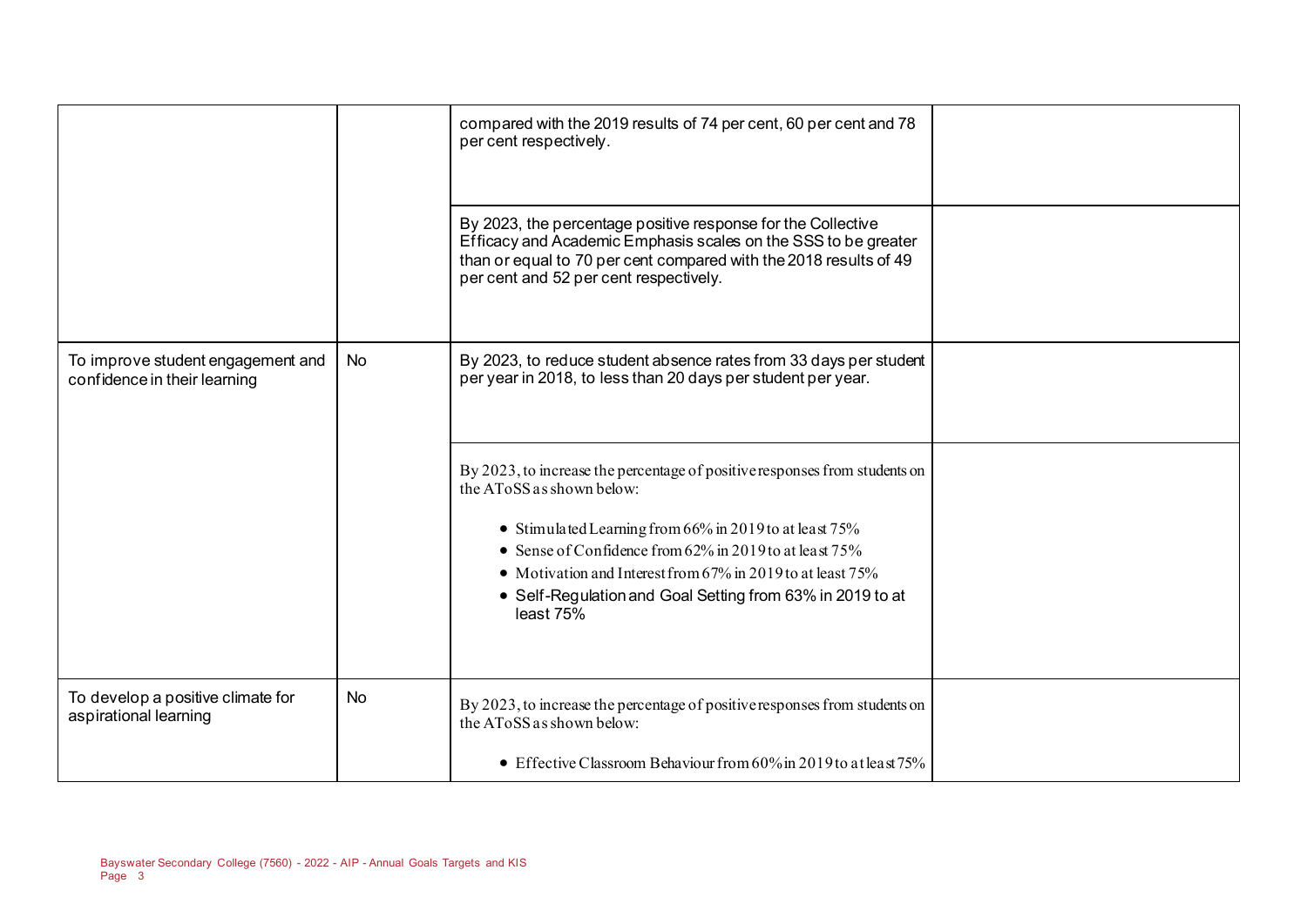| • High Expectations for Success from 83% in 2018 to at least<br>90%                                                                                                                                                                 |  |
|-------------------------------------------------------------------------------------------------------------------------------------------------------------------------------------------------------------------------------------|--|
| By 2023, to increase the completion rate in VCE/VCAL from 97 per<br>cent (VCE) and 40 per cent (VCAL) in 2018, to at least 90 per cent<br>overall.                                                                                  |  |
| By 2023, the percentage of students who continue with education<br>after Year 12 (University, Technical and Further Education,<br>Apprenticeships, Traineeships) will increase from 50 per cent in<br>2018 to at least 75 per cent. |  |

| Goal 1              | <b>2022 Priorities Goal</b><br>>hr<br>Some of our students have thrived in the remote learning environment, others have maintained their learning progress, and<br>some need extra learning and wellbeing support despite the best efforts of their teachers and families. In 2022 we will continue<br>to focus on student learning - with an increased focus on numeracy - and student wellbeing through the 2022 Priorities Goal, a<br>learning Key Improvement Strategy and a wellbeing Key Improvement Strategy. We will teach and support each student at<br>their point of need and in line with FISO. |
|---------------------|--------------------------------------------------------------------------------------------------------------------------------------------------------------------------------------------------------------------------------------------------------------------------------------------------------------------------------------------------------------------------------------------------------------------------------------------------------------------------------------------------------------------------------------------------------------------------------------------------------------|
| 12 Month Target 1.1 | Learning Goal: By the end of 2022, the College will have embedded the revised Teaching and Learning Model, using a PLC<br>approach to planning for, monitoring and assessing the learning of all students with a particular focus on Numeracy and<br>Writing.<br>Wellbeing Goal: By the end of 2022, the College will have built on key Student Engagement and Wellbeing priorities<br>established in 2021, to ensure a targeted and strategic approach to the support given to students, in addition to proactive<br>measures, such as the implementation of Respectful Relationships.                      |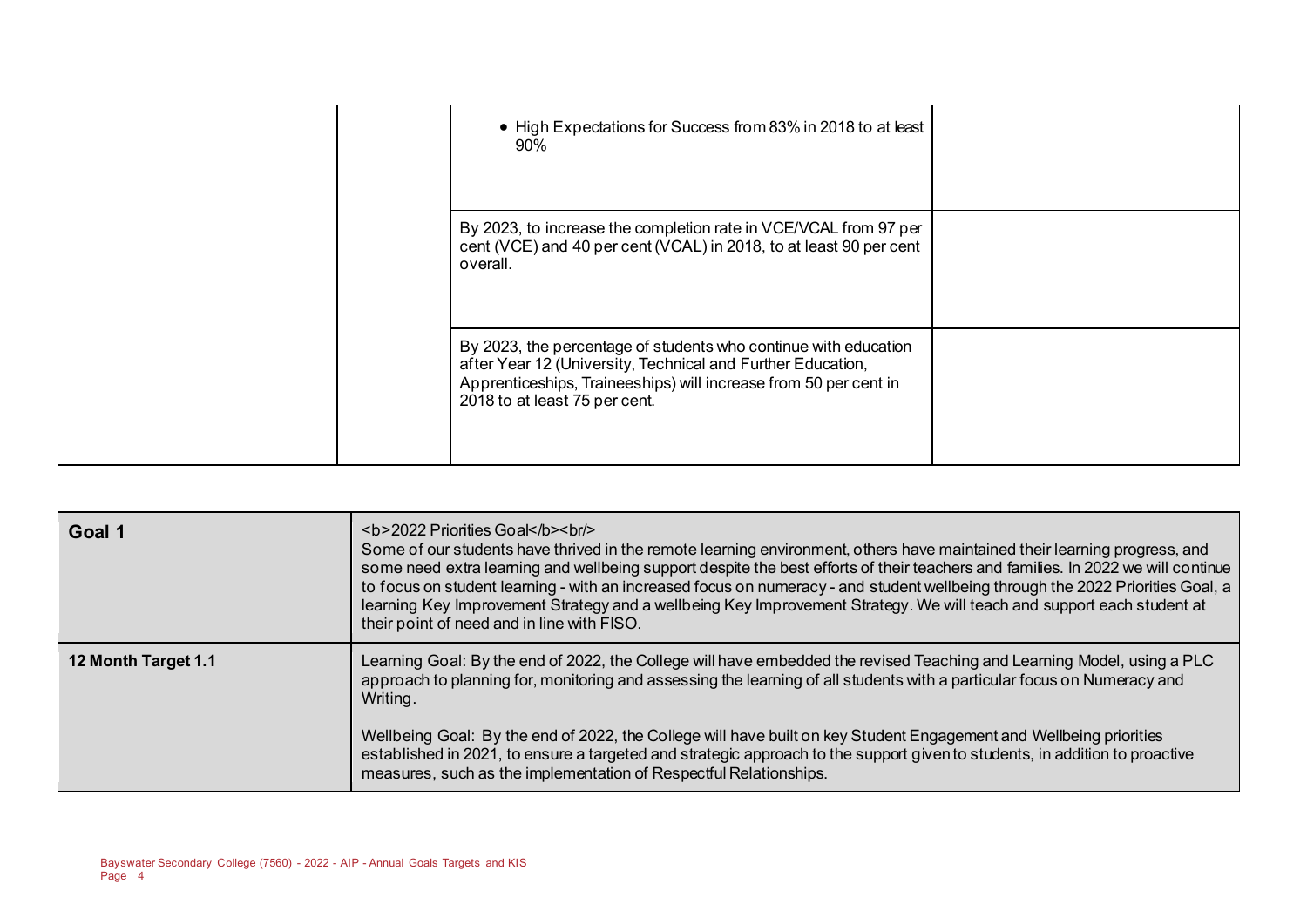| <b>Key Improvement Strategies</b>                                                                                                                                                                                                                                                         |                                                                                                                                                 | Is this KIS selected for focus this<br>year? |
|-------------------------------------------------------------------------------------------------------------------------------------------------------------------------------------------------------------------------------------------------------------------------------------------|-------------------------------------------------------------------------------------------------------------------------------------------------|----------------------------------------------|
| KIS <sub>1</sub><br>Priority 2022 Dimension                                                                                                                                                                                                                                               | Learning - Support both those who need extra support and those who have thrived to<br>continue to extend their learning, especially in numeracy | <b>Yes</b>                                   |
| KIS 2<br>Priority 2022 Dimension                                                                                                                                                                                                                                                          | Wellbeing - Effectively mobilise available resources to support students' wellbeing and<br>mental health, especially the most vulnerable        | Yes                                          |
| Explain why the school has selected this<br>KIS as a focus for this year. Please make<br>reference to the self-evaluation, relevant<br>school data, the progress against School<br>Strategic Plan (SSP) goals, targets, and the<br>diagnosis of issues requiring particular<br>attention. | Please leave this field empty. Schools are not required to provide a rationale as this is in line with system priorities for 2022.              |                                              |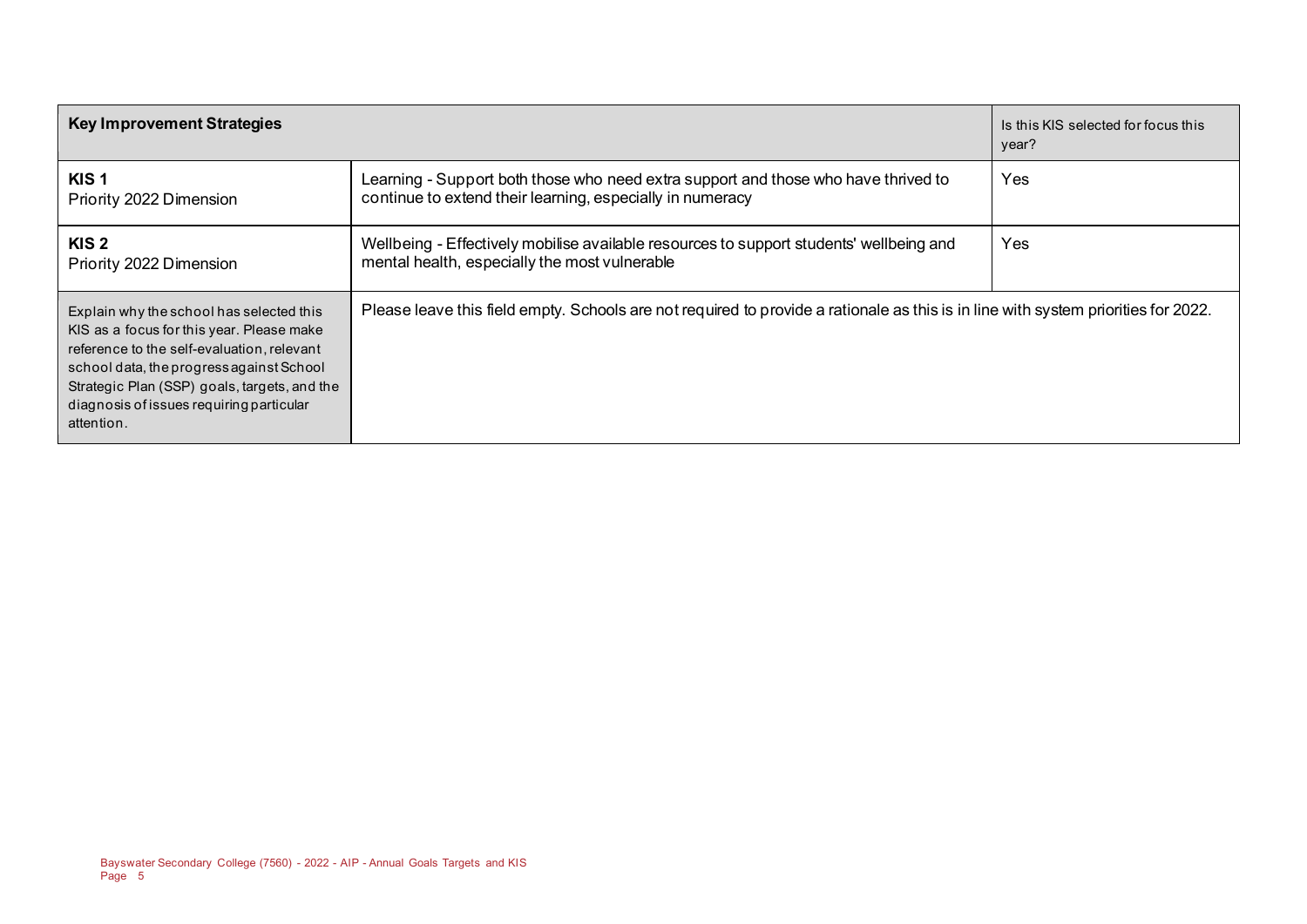# **Define Actions, Outcomes and Activities**

 $\sim$ 

| Goal 1                                      | <b>2022 Priorities Goal</b><br>Some of our students have thrived in the remote learning environment, others have maintained their learning progress, and some<br>need extra learning and wellbeing support despite the best efforts of their teachers and families. In 2022 we will continue to focus on<br>student learning - with an increased focus on numeracy - and student wellbeing through the 2022 Priorities Goal, a learning Key<br>Improvement Strategy and a wellbeing Key Improvement Strategy. We will teach and support each student at their point of need and<br>in line with FISO.                                                                                                                                                                                                                                                                                                                  |
|---------------------------------------------|------------------------------------------------------------------------------------------------------------------------------------------------------------------------------------------------------------------------------------------------------------------------------------------------------------------------------------------------------------------------------------------------------------------------------------------------------------------------------------------------------------------------------------------------------------------------------------------------------------------------------------------------------------------------------------------------------------------------------------------------------------------------------------------------------------------------------------------------------------------------------------------------------------------------|
| 12 Month Target 1.1                         | Learning Goal: By the end of 2022, the College will have embedded the revised Teaching and Learning Model, using a PLC<br>approach to planning for, monitoring and assessing the learning of all students with a particular focus on Numeracy and Writing.<br>Wellbeing Goal: By the end of 2022, the College will have built on key Student Engagement and Wellbeing priorities established in<br>2021, to ensure a targeted and strategic approach to the support given to students, in addition to proactive measures, such as the<br>implementation of Respectful Relationships.                                                                                                                                                                                                                                                                                                                                   |
| KIS <sub>1</sub><br>Priority 2022 Dimension | Learning - Support both those who need extra support and those who have thrived to continue to extend their learning, especially in<br>numeracy                                                                                                                                                                                                                                                                                                                                                                                                                                                                                                                                                                                                                                                                                                                                                                        |
| <b>Actions</b>                              | Staff to work collaboratively in Learning Area-based PLCs to develop high quality, guaranteed and viable curriculum and assessment<br>programs and processes in line with the revised College Teaching and Learning Model<br>Staff to work collaboratively in Learning Area-based PLCs to reflect on teaching practice and support one another in professional<br>learning through a model of Collegial Observation<br>Staff will focus on HITS in planning for learning, specifically, Explicit Teaching, Differentiation and Feedback<br>Implement revised Tutor Learning Initiative across the College<br>Implement revised approach to MYLNS                                                                                                                                                                                                                                                                       |
| <b>Outcomes</b>                             | Learning area teams will meet regularly to engage in reflective practice, evaluate and plan curriculum, assessments and lessons,<br>moderate student assessments, engage in professional discussion and learning<br>Teachers will confidently and accurately identify the learning needs of their students and be able to use relevant data to inform their<br>planning<br>Teachers will show an improved understanding of HITS, in particular Explicit Teaching, Differentiation and Feedback.<br>Planning for HITS will be visible in curriculum documentation and visible in classroom practice.<br>Teachers and support staff will have a consistent understanding of core curriculum priorities<br>Students will know how lessons are structured and how this supports their learning<br>Teachers will engage in the Collegial Observation model and use it as a tool to reflect on and improve teaching practice |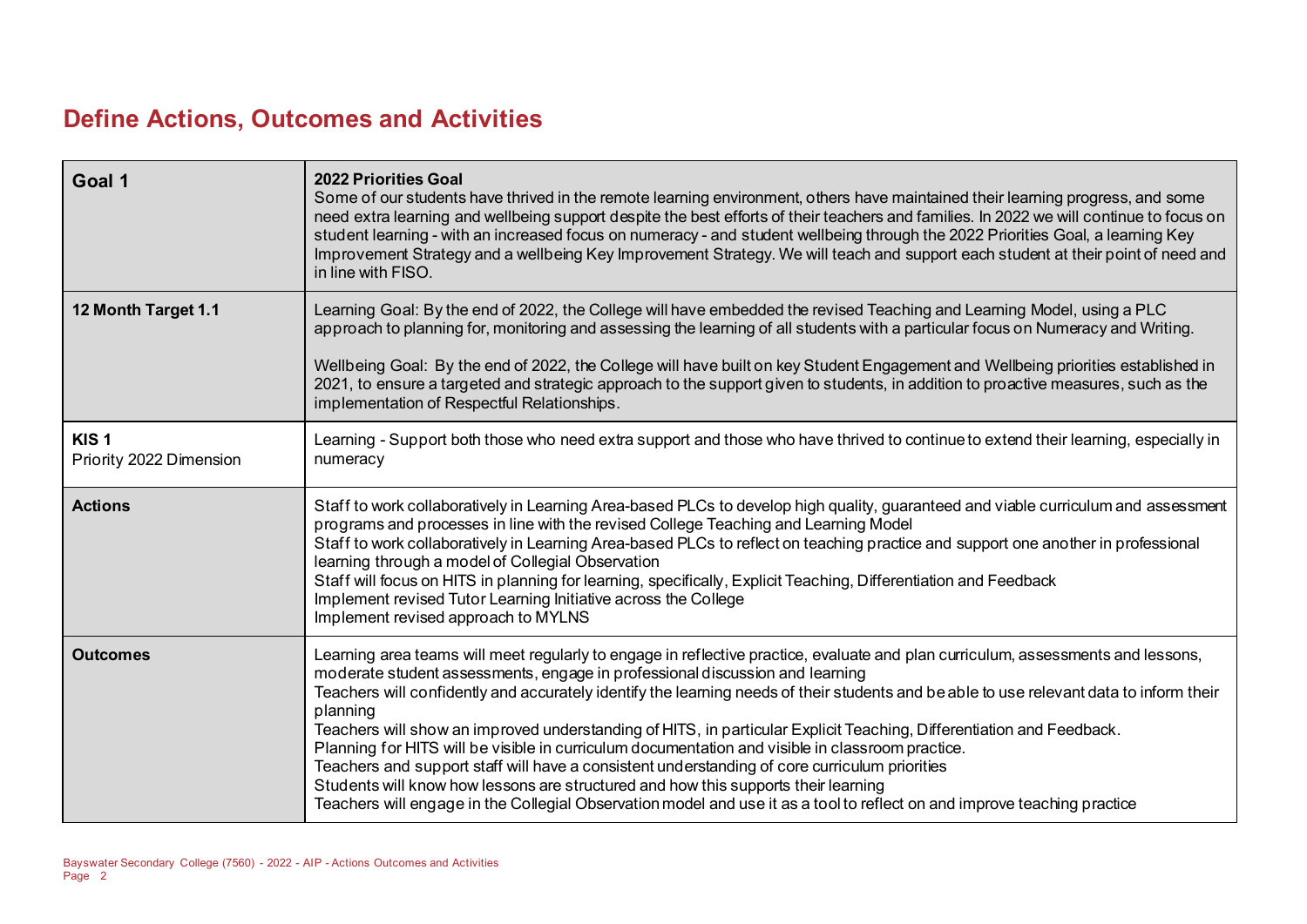|                                          | Teachers will consistently and explicitly implement the TLM<br>Tutor Learning Initiative implemented                                                                                                                                                                                                                                                                                                                                                | Professional learning undertaken throughout the year with a key focus on HITS and Staff Data literacy will show an improvement in<br>staff understanding of and confidence in using data to plan for learning and measuring growth.                                                                                                                                                                                                                                                                                                                                    |                                 |                                  |                                                                                                                      |
|------------------------------------------|-----------------------------------------------------------------------------------------------------------------------------------------------------------------------------------------------------------------------------------------------------------------------------------------------------------------------------------------------------------------------------------------------------------------------------------------------------|------------------------------------------------------------------------------------------------------------------------------------------------------------------------------------------------------------------------------------------------------------------------------------------------------------------------------------------------------------------------------------------------------------------------------------------------------------------------------------------------------------------------------------------------------------------------|---------------------------------|----------------------------------|----------------------------------------------------------------------------------------------------------------------|
| <b>Success Indicators</b>                | Curriculum documentation samples<br>Learning Area meeting minutes<br>Collegial Observation records<br>Staff feedback on Collegial Observation process<br>AtoSS shows improvement in the following areas:<br>Stimulated Learning from 53% in 2021 to 68% in 2022<br>Teacher Concern from 40% in 2021 to at least 60% in 2022<br>Academic emphasis from 27% in 2021 to above 70% in 2022<br>Collective efficacy from 36% in 2021 to above 70% in 2022 | Differentiated Learning Challenge from 63% in 2021 to 68% in 2022<br>School Staff Survey Teaching and Learning measures show improvement in the following areas:<br>Guaranteed and Viable Curriculum from 57% in 2021 to above 70% in 2022<br>Teaching and Learning - Evaluation measure from 63% to above 70% in 2022<br>Teaching and Learning - Implementation measure from 64% to above 70% in 2022<br>Teaching and Learning - Planning measure from 75% to above 80% in 2022<br>Teaching and Learning - Practice Improvement measure from 67% to above 75% in 2022 |                                 |                                  |                                                                                                                      |
| <b>Activities and Milestones</b>         |                                                                                                                                                                                                                                                                                                                                                                                                                                                     | <b>People Responsible</b>                                                                                                                                                                                                                                                                                                                                                                                                                                                                                                                                              | Is this a PL<br><b>Priority</b> | When                             | <b>Funding Streams</b>                                                                                               |
| Collegial Observations model implemented |                                                                                                                                                                                                                                                                                                                                                                                                                                                     | $\triangleright$ Assistant Principal<br>$\overline{\boxtimes}$ PLC Leaders<br>$\triangledown$ Principal<br>$\overline{\mathbf{M}}$ Teacher(s)                                                                                                                                                                                                                                                                                                                                                                                                                          | $\overline{M}$ PLP<br>Priority  | from:<br>Term 1<br>to:<br>Term 4 | \$5,000.00<br>$\Box$ Equity funding will<br>be used<br>$\Box$ Disability Inclusion<br>Tier 2 Funding will be<br>used |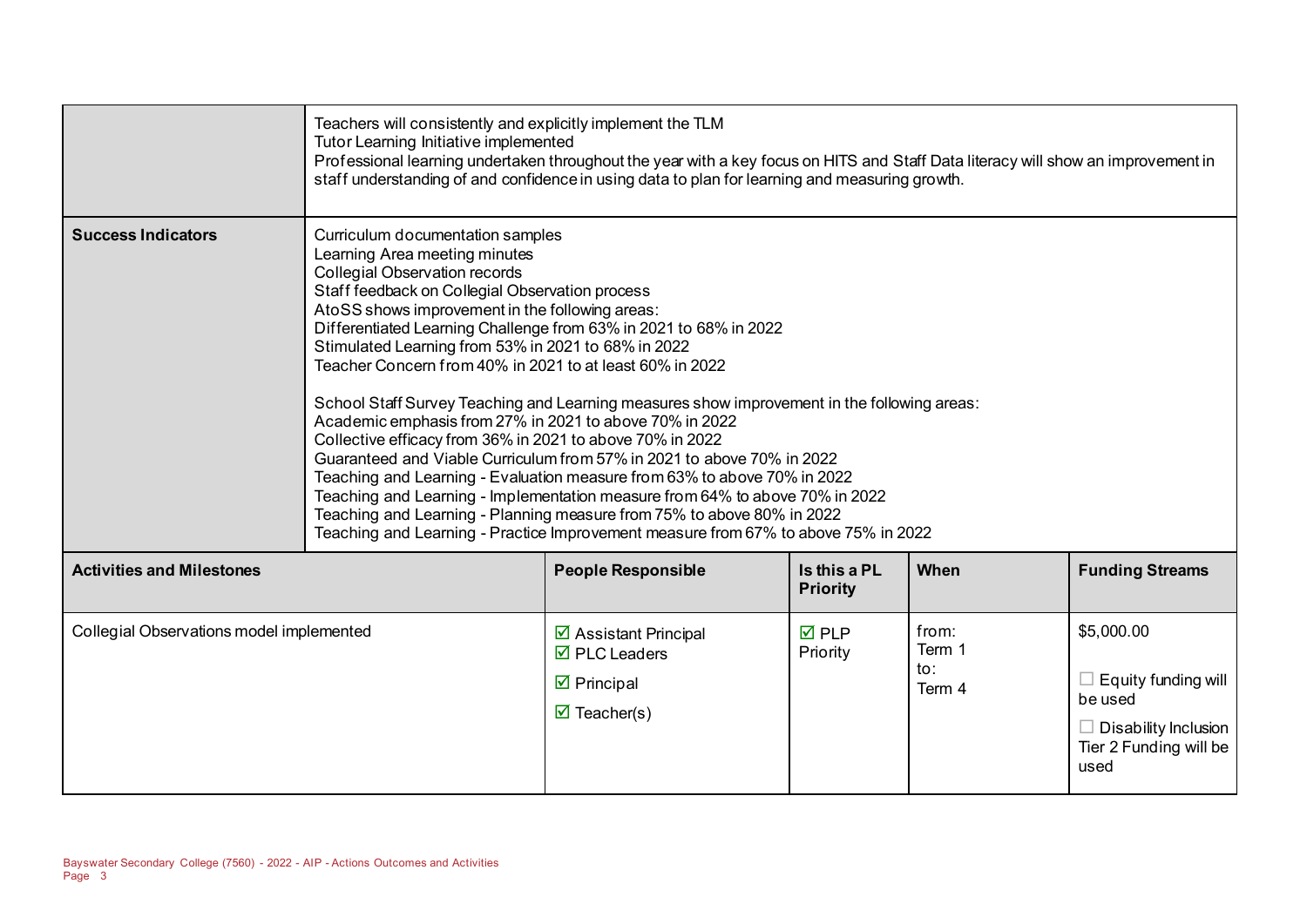|                                                                                                                                      |                                                                                                                                |                                |                                  | <b>Schools Mental</b><br><b>Health Menu items</b><br>will be used which<br>may include DET<br>funded or free items                                                                                                           |
|--------------------------------------------------------------------------------------------------------------------------------------|--------------------------------------------------------------------------------------------------------------------------------|--------------------------------|----------------------------------|------------------------------------------------------------------------------------------------------------------------------------------------------------------------------------------------------------------------------|
| Learning Area Teams meet twice a week to work collaboratively to<br>plan for learning, monitor, moderate and assess student progress | ☑ Assistant Principal<br>$\overline{\boxtimes}$ PLC Leaders<br>$\triangledown$ Principal<br>$\overline{\mathbf{M}}$ Teacher(s) | $\overline{M}$ PLP<br>Priority | from:<br>Term 1<br>to:<br>Term 4 | \$0.00<br>Equity funding will<br>be used<br>Disability Inclusion<br>Tier 2 Funding will be<br>used<br>$\Box$ Schools Mental<br>Health Menu items<br>will be used which<br>may include DET<br>funded or free items            |
| Conduct PIVOT survey with students once per semester<br>(undertaken as part of the Collegial Observations cycle)                     | $\overline{\mathbf{M}}$ Teacher(s)                                                                                             | $\square$ PLP<br>Priority      | from:<br>Term 1<br>to:<br>Term 4 | \$2,000.00<br>Equity funding will<br>be used<br>Disability Inclusion<br>Tier 2 Funding will be<br>used<br><b>Schools Mental</b><br><b>Health Menu items</b><br>will be used which<br>may include DET<br>funded or free items |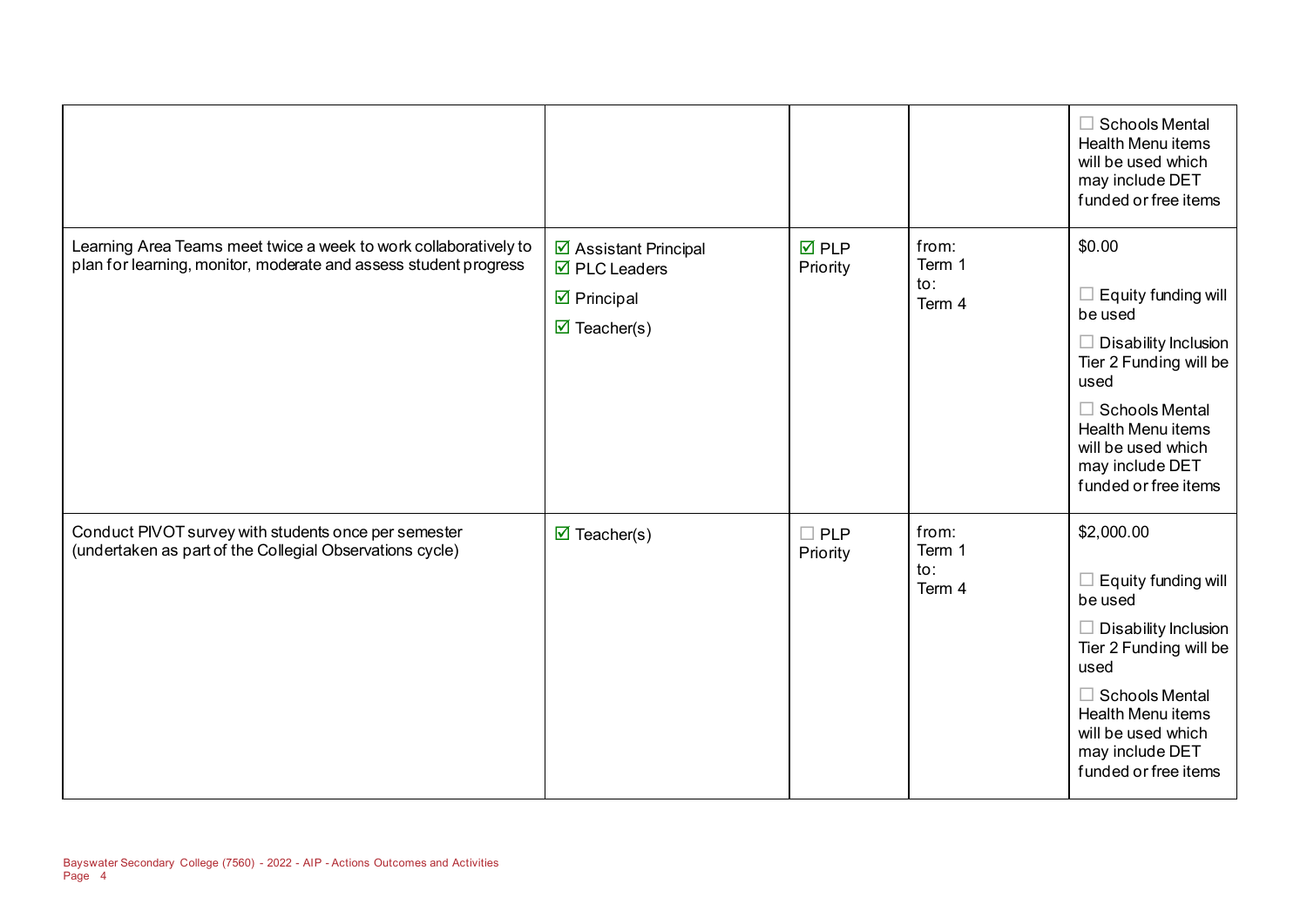| Appoint additional tutors to reach a wider number of students under<br>the TLI and MYLNS, as well as local tutoring and mentor programs                              | $\overline{\mathbf{y}}$ Principal                                                          | $\Box$ PLP<br>Priority    | from:<br>Term 1<br>to:<br>Term 4 | \$36,000.00<br>$\Box$ Equity funding will<br>be used<br>$\Box$ Disability Inclusion<br>Tier 2 Funding will be<br>used<br>$\Box$ Schools Mental<br><b>Health Menu items</b><br>will be used which<br>may include DET<br>funded or free items |
|----------------------------------------------------------------------------------------------------------------------------------------------------------------------|--------------------------------------------------------------------------------------------|---------------------------|----------------------------------|---------------------------------------------------------------------------------------------------------------------------------------------------------------------------------------------------------------------------------------------|
| Undertake an audit of currently documented curriculum                                                                                                                | $\triangleright$ Learning Specialist(s)<br>$\triangleright$ Principal                      | $\Box$ PLP<br>Priority    | from:<br>Term 1<br>to:<br>Term 1 | \$0.00<br>$\Box$ Equity funding will<br>be used<br>$\Box$ Disability Inclusion<br>Tier 2 Funding will be<br>used<br>$\Box$ Schools Mental<br>Health Menu items<br>will be used which<br>may include DET<br>funded or free items             |
| Relevant professional learning delivered through Learning Area,<br>Sub School and Staff meetings, in addition to Curriculum Days and<br>locally funded planning days | $\boxtimes$ All Staff<br>$\triangleright$ Assistant Principal<br>$\triangledown$ Principal | $\square$ PLP<br>Priority | from:<br>Term 1<br>to:<br>Term 4 | \$10,000.00<br>$\Box$ Equity funding will<br>be used                                                                                                                                                                                        |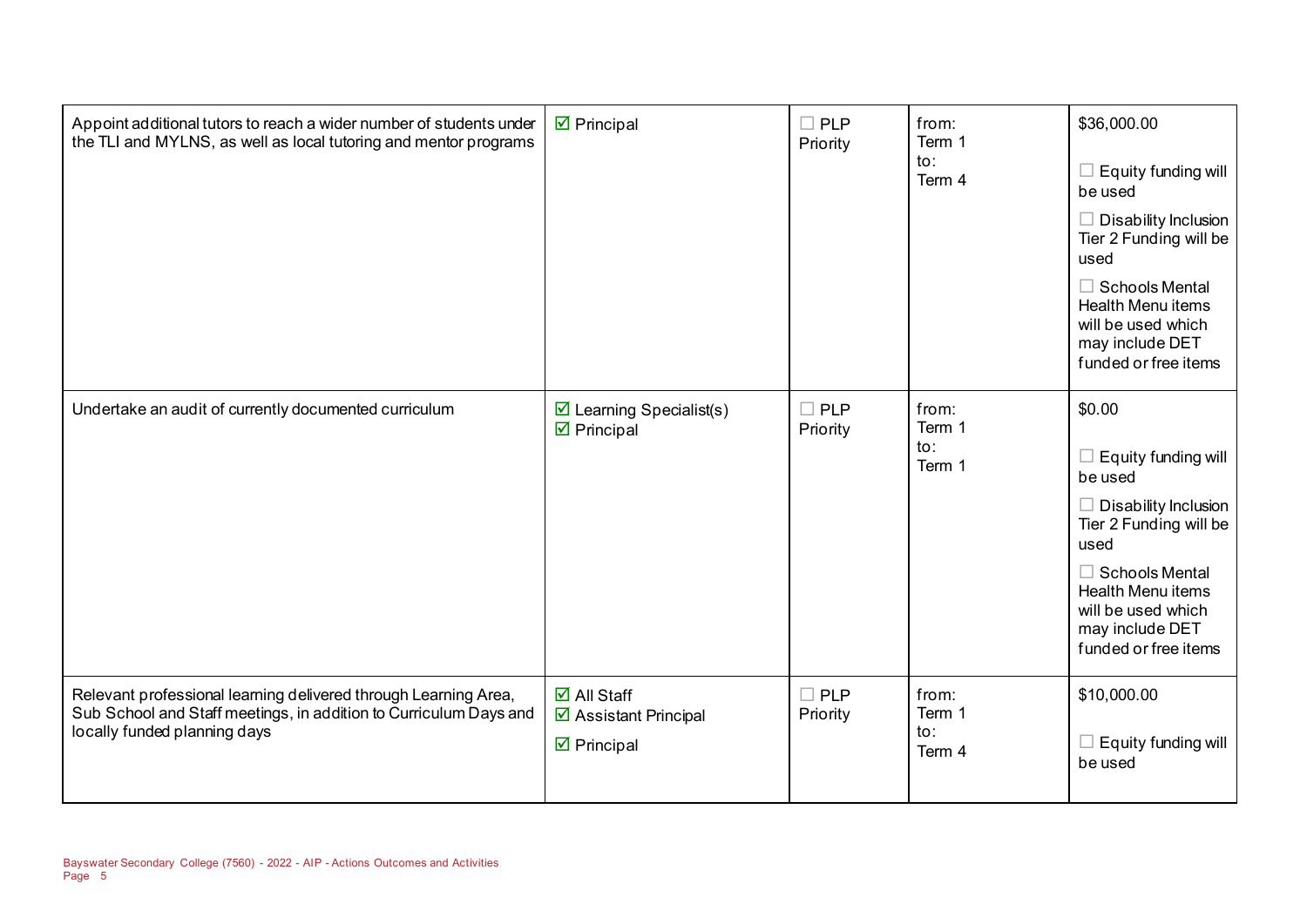|                                             |                                                                                                                                                                                                                                                                                                                                                                                                                                                                                                                                                                |                                                                                                                                                                                                                                                                                                                                                                                                                    |  |  | $\Box$ Disability Inclusion<br>Tier 2 Funding will be<br>used<br>$\Box$ Schools Mental<br>Health Menu items<br>will be used which<br>may include DET<br>funded or free items |
|---------------------------------------------|----------------------------------------------------------------------------------------------------------------------------------------------------------------------------------------------------------------------------------------------------------------------------------------------------------------------------------------------------------------------------------------------------------------------------------------------------------------------------------------------------------------------------------------------------------------|--------------------------------------------------------------------------------------------------------------------------------------------------------------------------------------------------------------------------------------------------------------------------------------------------------------------------------------------------------------------------------------------------------------------|--|--|------------------------------------------------------------------------------------------------------------------------------------------------------------------------------|
| KIS <sub>2</sub><br>Priority 2022 Dimension |                                                                                                                                                                                                                                                                                                                                                                                                                                                                                                                                                                | Wellbeing - Effectively mobilise available resources to support students' wellbeing and mental health, especially the most vulnerable                                                                                                                                                                                                                                                                              |  |  |                                                                                                                                                                              |
| <b>Actions</b>                              | Continue to build a consistent understanding of and whole-school approach to Student Engagement and Wellbeing based on the<br>foundations established in 2021<br>Refine documentation and processes established in 2021<br>Finalise review of current student management structure, process and documentation<br>Plan whole-school professional learning based on existing and emerging Student Engagement and Wellbeing needs<br>Implement combined BSEM, PosEd and SWPBS approach to student engagement and wellbeing<br>Implement Hands on Learning Program |                                                                                                                                                                                                                                                                                                                                                                                                                    |  |  |                                                                                                                                                                              |
| <b>Outcomes</b>                             | support students effectively at the classroom teacher level                                                                                                                                                                                                                                                                                                                                                                                                                                                                                                    | Professional learning delivered during Curriculum Days, Staff Meetings and Team Meetings that develops the capacity of staff to<br>Processes for Engagement and Wellbeing reviewed, developed, documented, understood and implemented<br>Students are able to successfully engage in all aspects of College life<br>Structures in place to support effective Engagement and Wellbeing practices across the College |  |  |                                                                                                                                                                              |
| <b>Success Indicators</b>                   | Student AToSS results show growth in the following areas:<br>Teacher Concern from 40% in 2021 to above 60% in 2022                                                                                                                                                                                                                                                                                                                                                                                                                                             | Student Engagement and Wellbeing structure, process and documentation reviewed, developed and implemented<br>Staff indicate increased confidence in managing challenging behaviors and wellbeing needs<br>Consistent practice visible in classrooms, in the yard and in all other aspects of the College<br>Effective Classroom Behaviour from 51% in 2021 to above 60% in 2022                                    |  |  |                                                                                                                                                                              |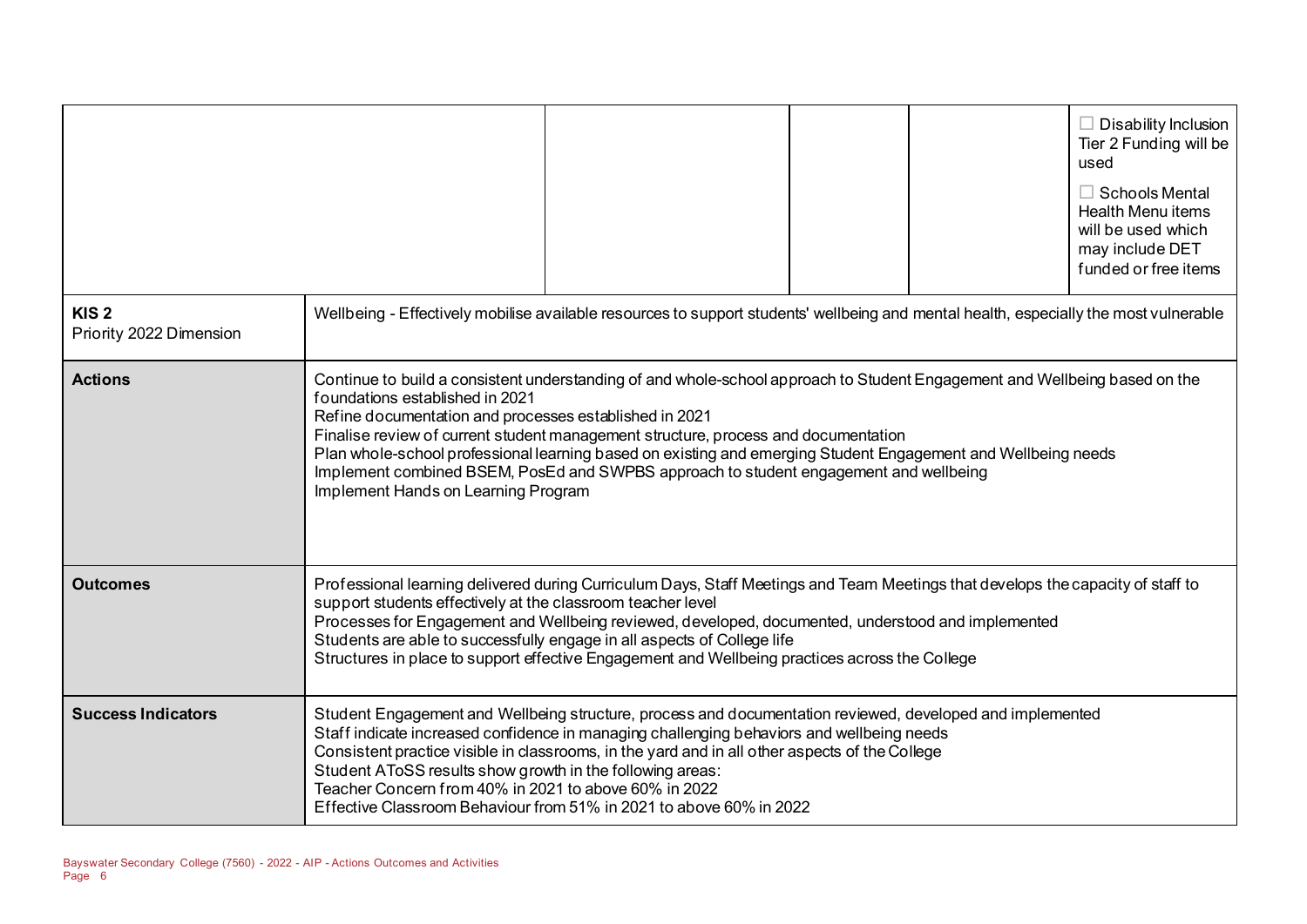|                                                         | Managing Bullying from 50% in 2021 to above 60% in 2022<br>Respect for Diversity from 46% in 2021 to above 60% in 2022 |                                 |                                  |                                                                                                                                                                                                                                                       |  |  |
|---------------------------------------------------------|------------------------------------------------------------------------------------------------------------------------|---------------------------------|----------------------------------|-------------------------------------------------------------------------------------------------------------------------------------------------------------------------------------------------------------------------------------------------------|--|--|
| <b>Activities and Milestones</b>                        | <b>People Responsible</b>                                                                                              | Is this a PL<br><b>Priority</b> | When                             | <b>Funding Streams</b>                                                                                                                                                                                                                                |  |  |
| Mental Health Practitioner funded for an additional day | $\boxtimes$ Principal                                                                                                  | $\square$ PLP<br>Priority       | from:<br>Term 1<br>to:<br>Term 4 | \$12,000.00<br>$\overline{\mathbf{M}}$ Equity funding will<br>be used<br>Disability Inclusion<br>Tier 2 Funding will be<br>used<br>$\Box$ Schools Mental<br><b>Health Menu items</b><br>will be used which<br>may include DET<br>funded or free items |  |  |
| Hands on Learning program established and implemented   | ☑ Assistant Principal<br>$\overline{\mathbf{M}}$ Teacher(s)                                                            | $\square$ PLP<br>Priority       | from:<br>Term 1<br>to:<br>Term 4 | \$20,000.00<br>$\overline{\boxtimes}$ Equity funding will<br>be used<br>Disability Inclusion<br>Tier 2 Funding will be<br>used<br>$\Box$ Schools Mental<br><b>Health Menu items</b><br>will be used which                                             |  |  |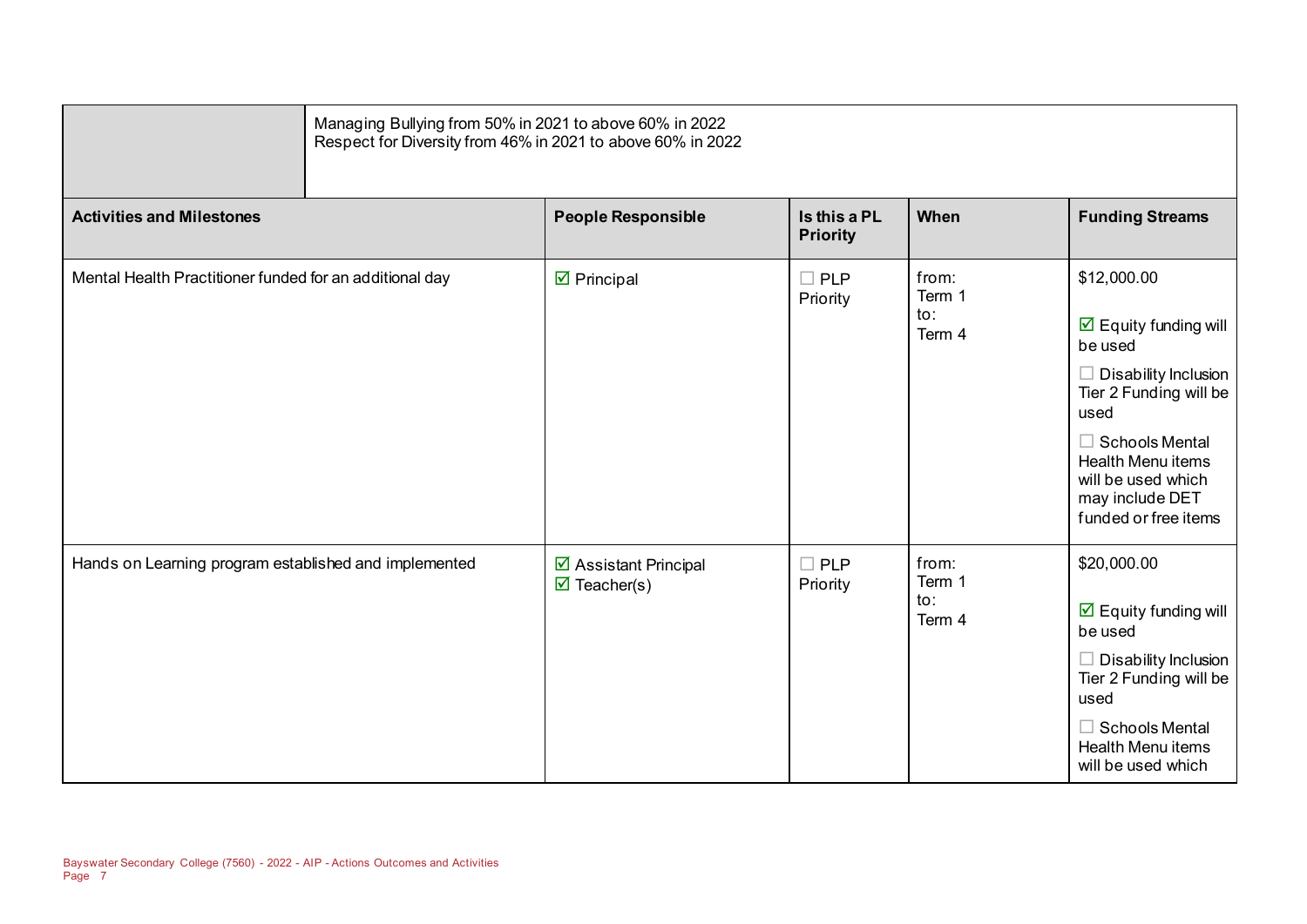|                                                      |                                              |                                |                                  | may include DET<br>funded or free items                                                                                                                                                                                                     |
|------------------------------------------------------|----------------------------------------------|--------------------------------|----------------------------------|---------------------------------------------------------------------------------------------------------------------------------------------------------------------------------------------------------------------------------------------|
| Implementation of Respectful Relationships model     | $\overline{\mathsf{d}}$ All Staff            | $\overline{M}$ PLP<br>Priority | from:<br>Term 1<br>to:<br>Term 4 | \$10,000.00<br>$\Box$ Equity funding will<br>be used<br>$\Box$ Disability Inclusion<br>Tier 2 Funding will be<br>used<br>$\Box$ Schools Mental<br><b>Health Menu items</b><br>will be used which<br>may include DET<br>funded or free items |
| Refine SWPBS / Pos Ed approach to Student Engagement | $\overline{\mathsf{M}}$ All Staff            | $\Box$ PLP<br>Priority         | from:<br>Term 1<br>to:<br>Term 4 | \$10,000.00<br>$\Box$ Equity funding will<br>be used<br>$\Box$ Disability Inclusion<br>Tier 2 Funding will be<br>used<br>$\Box$ Schools Mental<br><b>Health Menu items</b><br>will be used which<br>may include DET<br>funded or free items |
| Continue BSEM Professional Learning                  | ☑ Assistant Principal<br>☑ Education Support | $\Box$ PLP<br>Priority         | from:<br>Term 1                  | \$20,000.00                                                                                                                                                                                                                                 |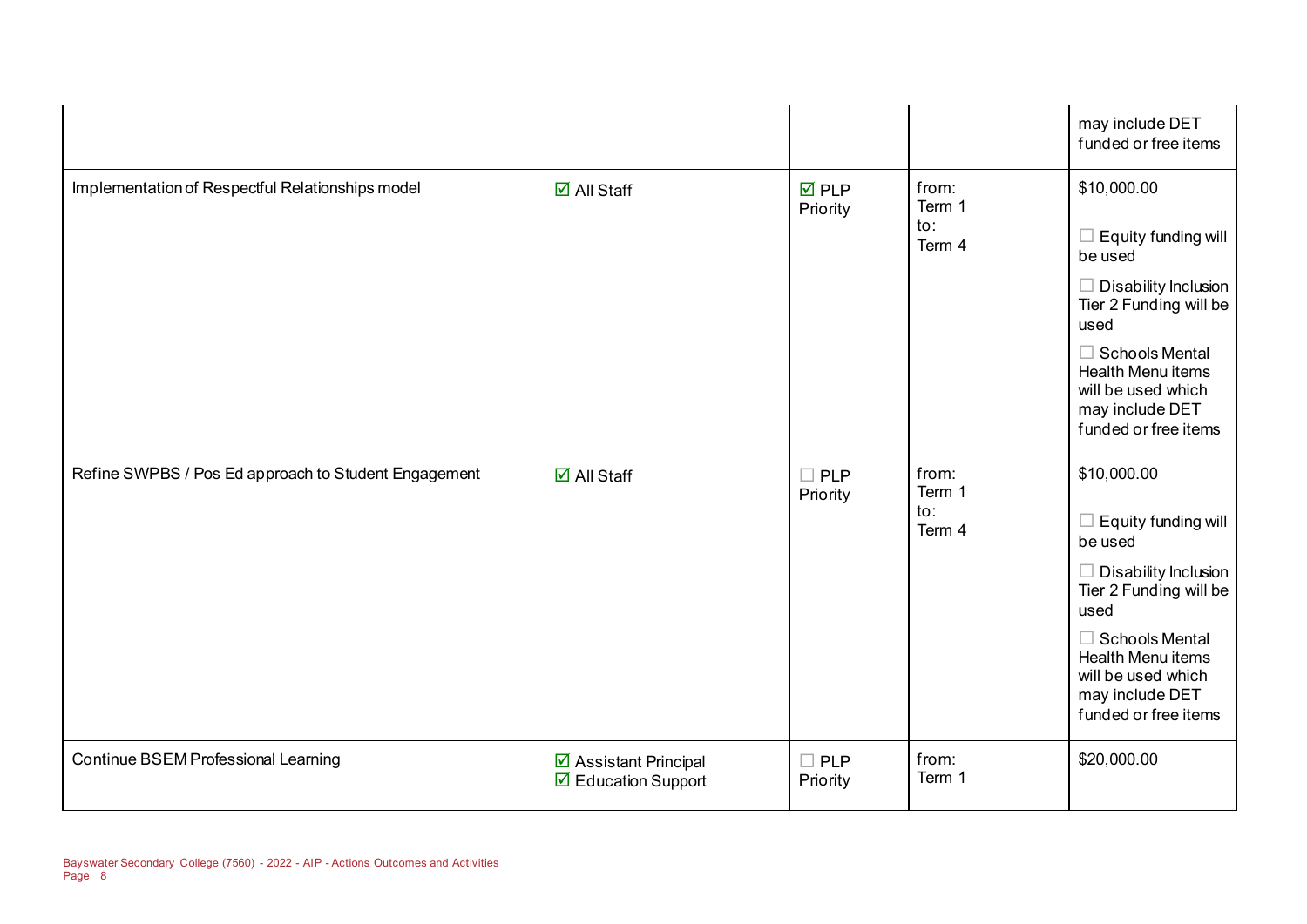|                                                                                                                                                                      | $\triangleright$ Principal<br>$\triangledown$ Teacher(s) |                        | to:<br>Term 4                    | $\overline{\mathbf{M}}$ Equity funding will<br>be used<br>Disability Inclusion<br>Tier 2 Funding will be<br>used<br>$\Box$ Schools Mental<br><b>Health Menu items</b><br>will be used which<br>may include DET<br>funded or free items                                       |
|----------------------------------------------------------------------------------------------------------------------------------------------------------------------|----------------------------------------------------------|------------------------|----------------------------------|------------------------------------------------------------------------------------------------------------------------------------------------------------------------------------------------------------------------------------------------------------------------------|
| Appoint ES 1:2 Integration Aide - Severe Behaviour qualification to<br>work with students funded for Severe Behaviour Disorder                                       | ☑ Assistant Principal<br>$\triangleright$ Principal      | $\Box$ PLP<br>Priority | from:<br>Term 1<br>to:<br>Term 1 | \$10,000.00<br>$\overline{\boxtimes}$ Equity funding will<br>be used<br>$\overline{\mathbf{y}}$ Disability Inclusion<br>Tier 2 Funding will be<br>used<br>$\Box$ Schools Mental<br><b>Health Menu items</b><br>will be used which<br>may include DET<br>funded or free items |
| Relevant professional learning delivered through Learning Area,<br>Sub School and Staff meetings, in addition to Curriculum Days and<br>locally funded planning days | $\boxdot$ All Staff                                      | $\Box$ PLP<br>Priority | from:<br>Term 1<br>to:<br>Term 4 | \$10,000.00<br>Equity funding will<br>be used<br>Disability Inclusion<br>Tier 2 Funding will be<br>used                                                                                                                                                                      |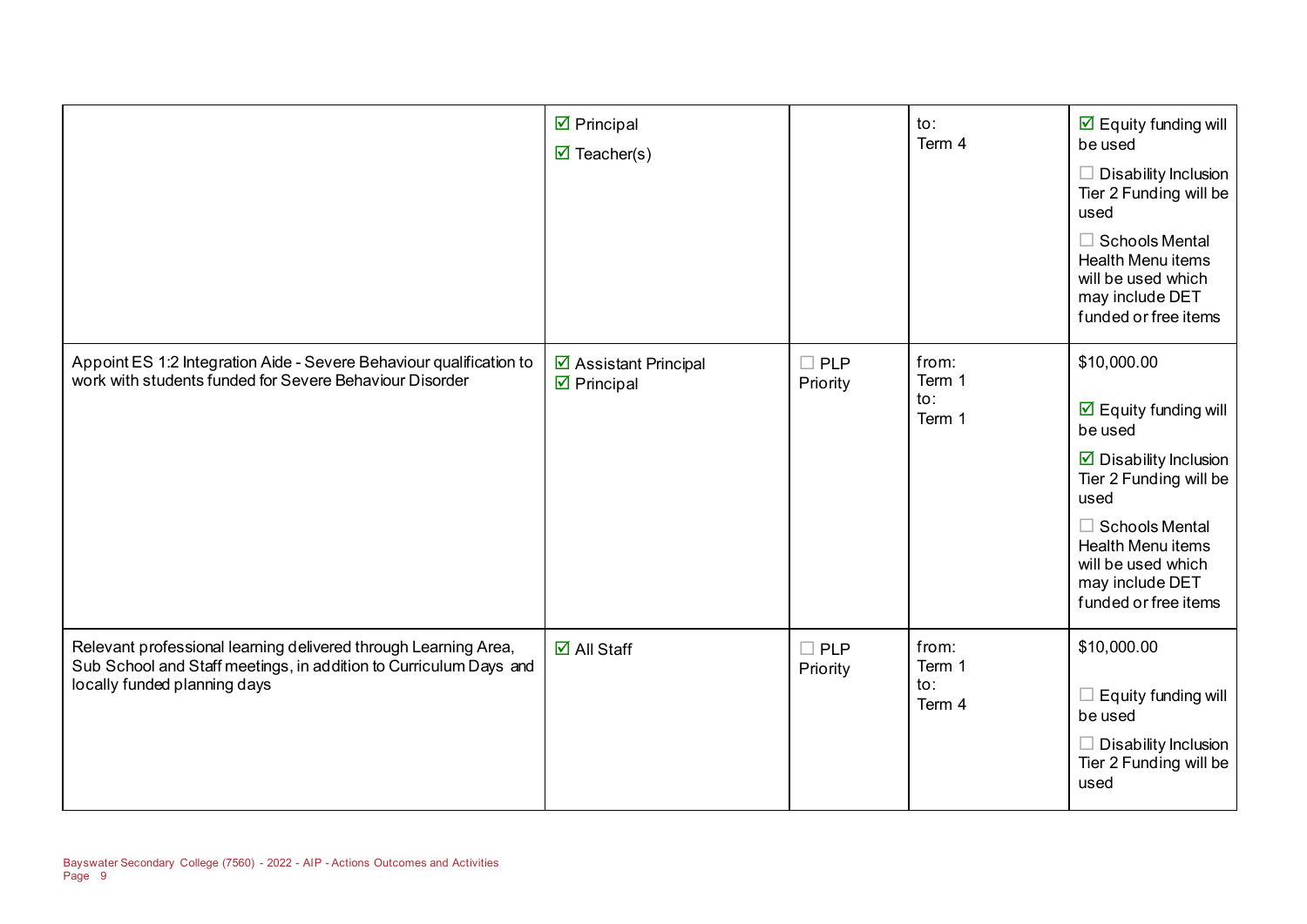|  |  |  | $\exists$ Schools Mental<br>Health Menu items<br>will be used which<br>may include DET<br>funded or free items |
|--|--|--|----------------------------------------------------------------------------------------------------------------|
|--|--|--|----------------------------------------------------------------------------------------------------------------|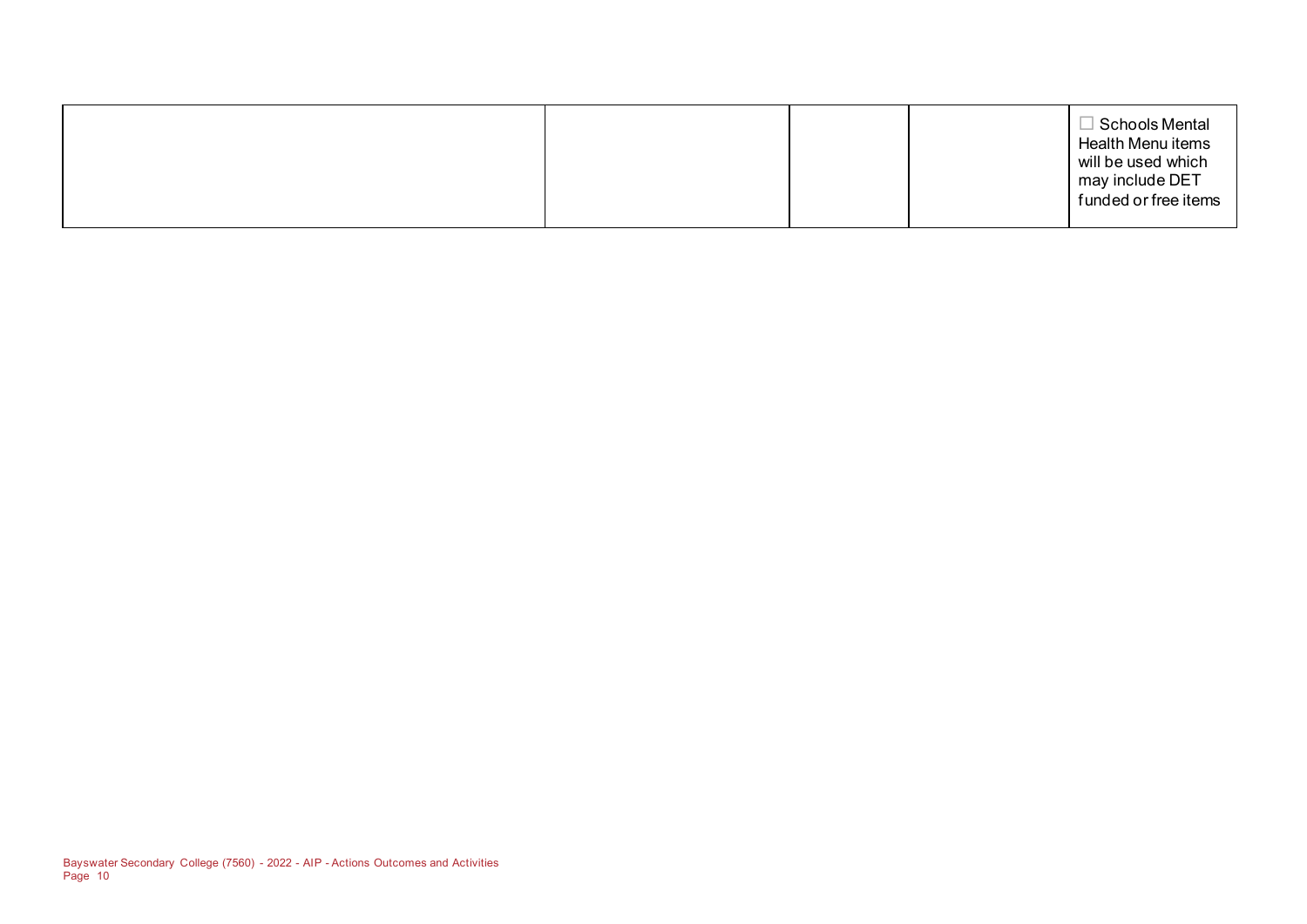# **Funding Planner**

## Summary of Budget and Allocated Funding

| <b>Summary of Budget</b>            | School's total funding (\$) | <b>Funding Allocated in activities (\$)</b> | Still available/shortfall |
|-------------------------------------|-----------------------------|---------------------------------------------|---------------------------|
| Equity Funding                      | \$231,124.00                | \$0.00                                      | \$231,124.00              |
| Disability Inclusion Tier 2 Funding | \$98,061.00                 | \$0.00                                      | \$98,061.00               |
| Schools Mental Health Fund and Menu | \$0.00                      | \$0.00                                      | \$0.00                    |
| <b>Total</b>                        | \$329,185.00                | \$0.00                                      | \$329,185.00              |

## Activities and Milestones – Total Budget

| <b>Activities and Milestones</b>                                                                                                         | <b>Budget</b> |
|------------------------------------------------------------------------------------------------------------------------------------------|---------------|
| Mental Health Practitioner funded for an additional day                                                                                  | \$12,000.00   |
| Hands on Learning program established and implemented                                                                                    | \$20,000.00   |
| Continue BSEM Professional Learning                                                                                                      | \$20,000.00   |
| Appoint ES 1:2 Integration Aide - Severe Behaviour<br>qualification to work with students funded for Severe<br><b>Behaviour Disorder</b> | \$10,000.00   |
| Totals                                                                                                                                   | \$62,000.00   |

## Activities and Milestones - Equity Funding

| <b>Activities and Milestones</b> | <b>When</b> | unding allocated (\$) | Category |
|----------------------------------|-------------|-----------------------|----------|
|----------------------------------|-------------|-----------------------|----------|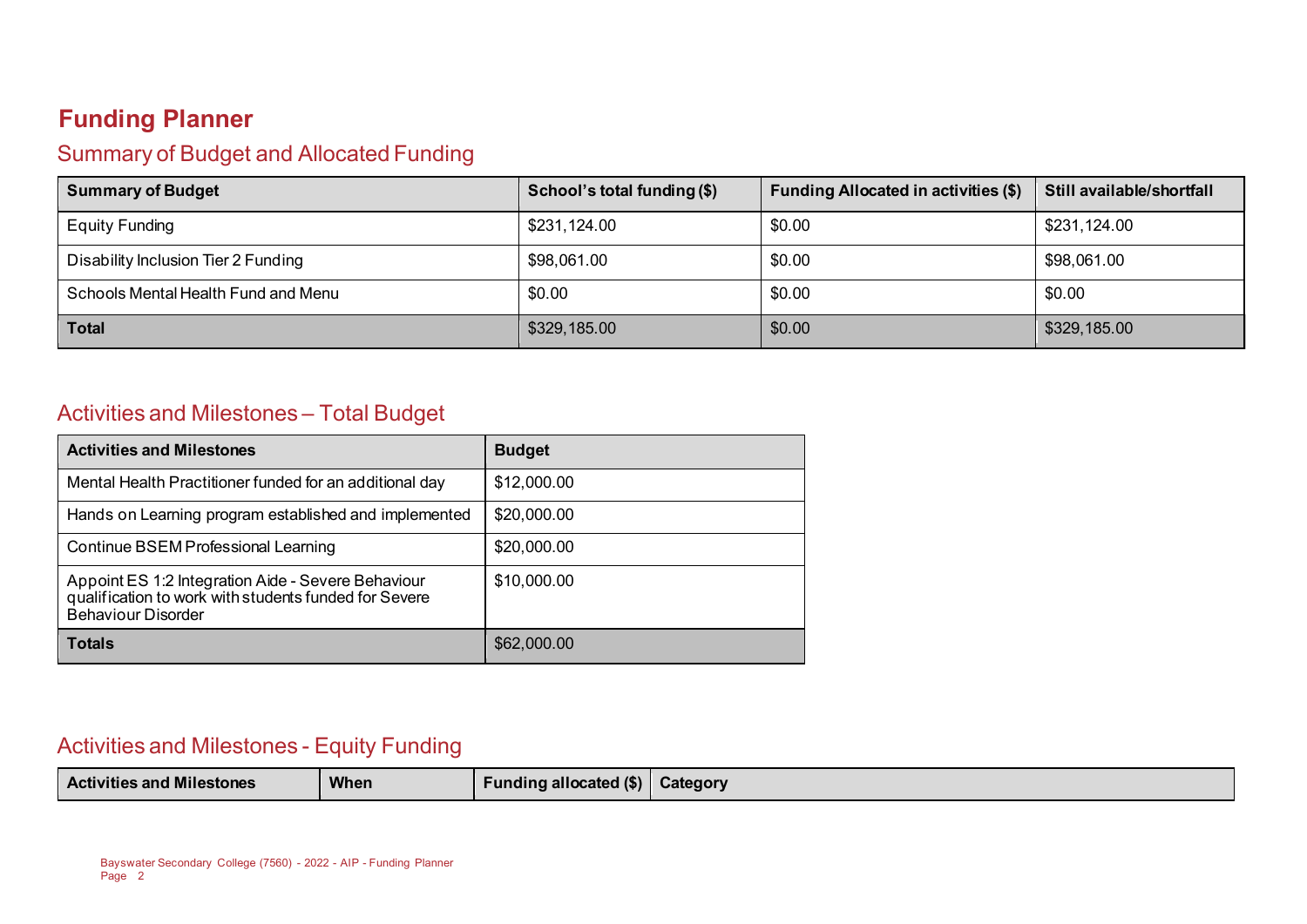| Mental Health Practitioner funded<br>for an additional day                                                                           | from:<br>Term 1<br>to:<br>Term 4 | \$12,000.00 | $\boxtimes$ School-based staffing |
|--------------------------------------------------------------------------------------------------------------------------------------|----------------------------------|-------------|-----------------------------------|
| Hands on Learning program<br>established and implemented                                                                             | from:<br>Term 1<br>to:<br>Term 4 | \$20,000.00 | ☑ School-based staffing           |
| Continue BSEM Professional<br>Learning                                                                                               | from:<br>Term 1<br>to:<br>Term 4 |             |                                   |
| Appoint ES 1:2 Integration Aide -<br>Severe Behaviour qualification to<br>work with students funded for<br>Severe Behaviour Disorder | from:<br>Term 1<br>to:<br>Term 1 |             |                                   |
| <b>Totals</b>                                                                                                                        |                                  |             |                                   |

# Activities and Milestones - Disability Inclusion Funding

| <b>Activities and Milestones</b>                                                                                                     | When                             | <b>Funding allocated (\$)</b> | Category |
|--------------------------------------------------------------------------------------------------------------------------------------|----------------------------------|-------------------------------|----------|
| Appoint ES 1:2 Integration Aide -<br>Severe Behaviour qualification to<br>work with students funded for<br>Severe Behaviour Disorder | from:<br>Term 1<br>to:<br>Term 1 |                               |          |
| <b>Totals</b>                                                                                                                        |                                  |                               |          |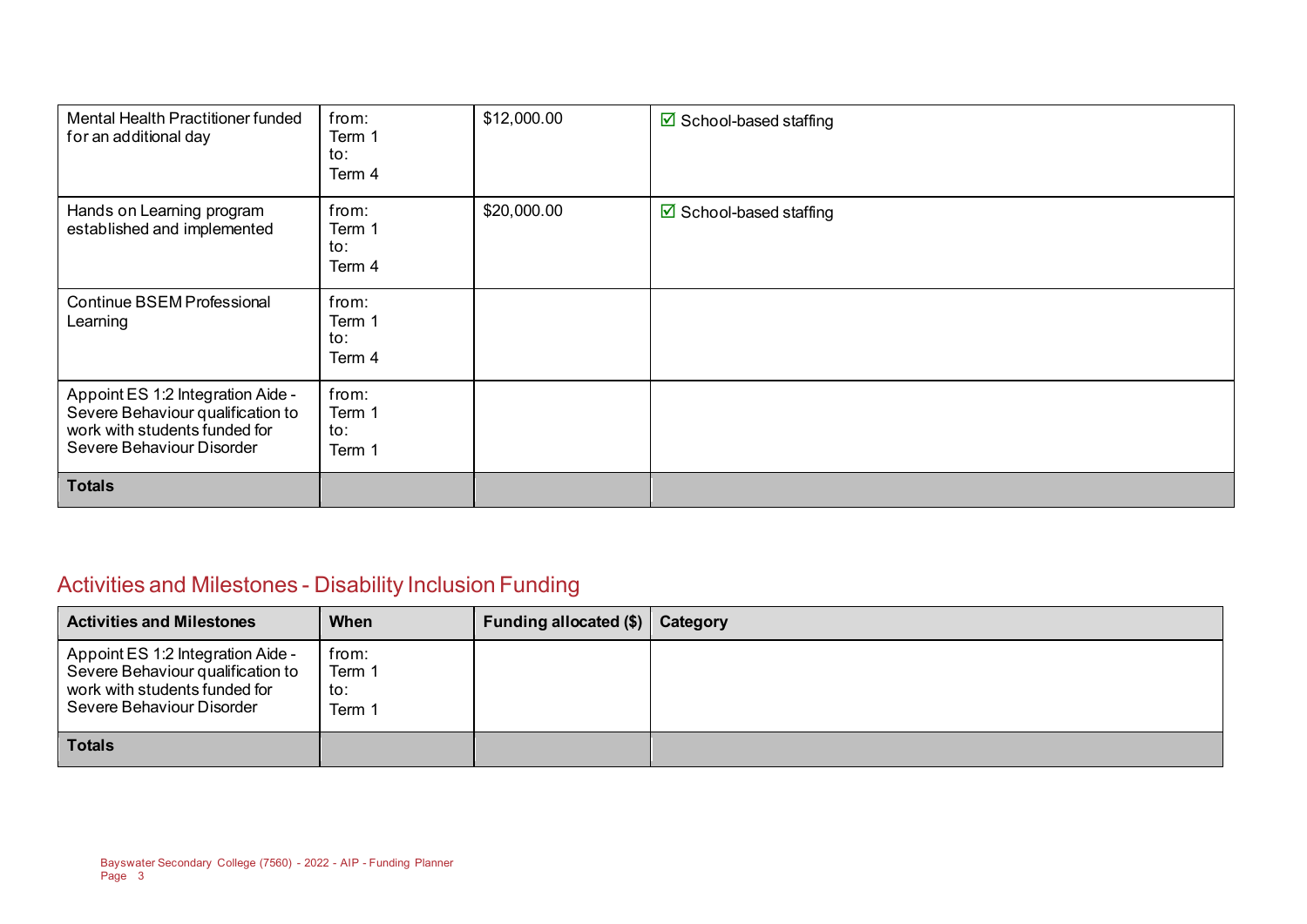### Activities and Milestones - Schools Mental Health Fund and Menu

| <b>Activities and Milestones</b> | When | Funding allocated (\$)   Category |  |
|----------------------------------|------|-----------------------------------|--|
| Totals                           |      | \$0.00                            |  |

#### Additional Funding Planner – Total Budget

| <b>Activities and Milestones</b> | <b>Budget</b> |
|----------------------------------|---------------|
| <b>Totals</b>                    | \$0.00        |

### Additional Funding Planner – Equity Funding

| <b>Activities and Milestones</b> | <b>When</b> | Funding allocated (\$)   Category |  |
|----------------------------------|-------------|-----------------------------------|--|
| <b>Totals</b>                    |             | \$0.00                            |  |

### Additional Funding Planner – Disability Inclusion Funding

| <b>Activities and Milestones</b> | <b>When</b> | Funding allocated (\$) Category |  |
|----------------------------------|-------------|---------------------------------|--|
| <b>Totals</b>                    |             | \$0.00                          |  |

### Additional Funding Planner – Schools Mental Health Fund and Menu

| <b>Activities and Milestones</b><br>When | Funding allocated $(\$)$ | <b>Category</b> |
|------------------------------------------|--------------------------|-----------------|
|------------------------------------------|--------------------------|-----------------|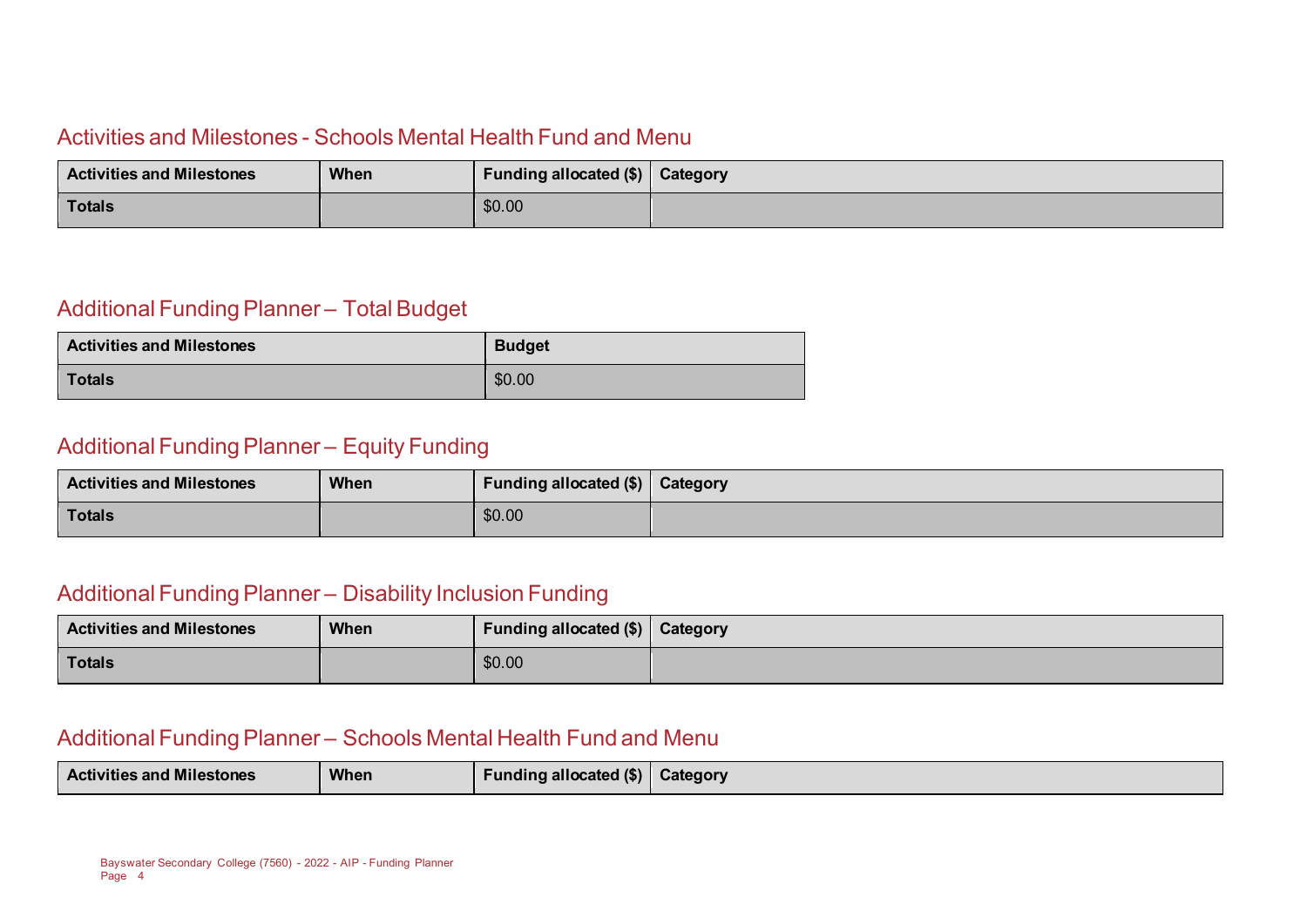| Totals | \$0.00 |  |
|--------|--------|--|
|        |        |  |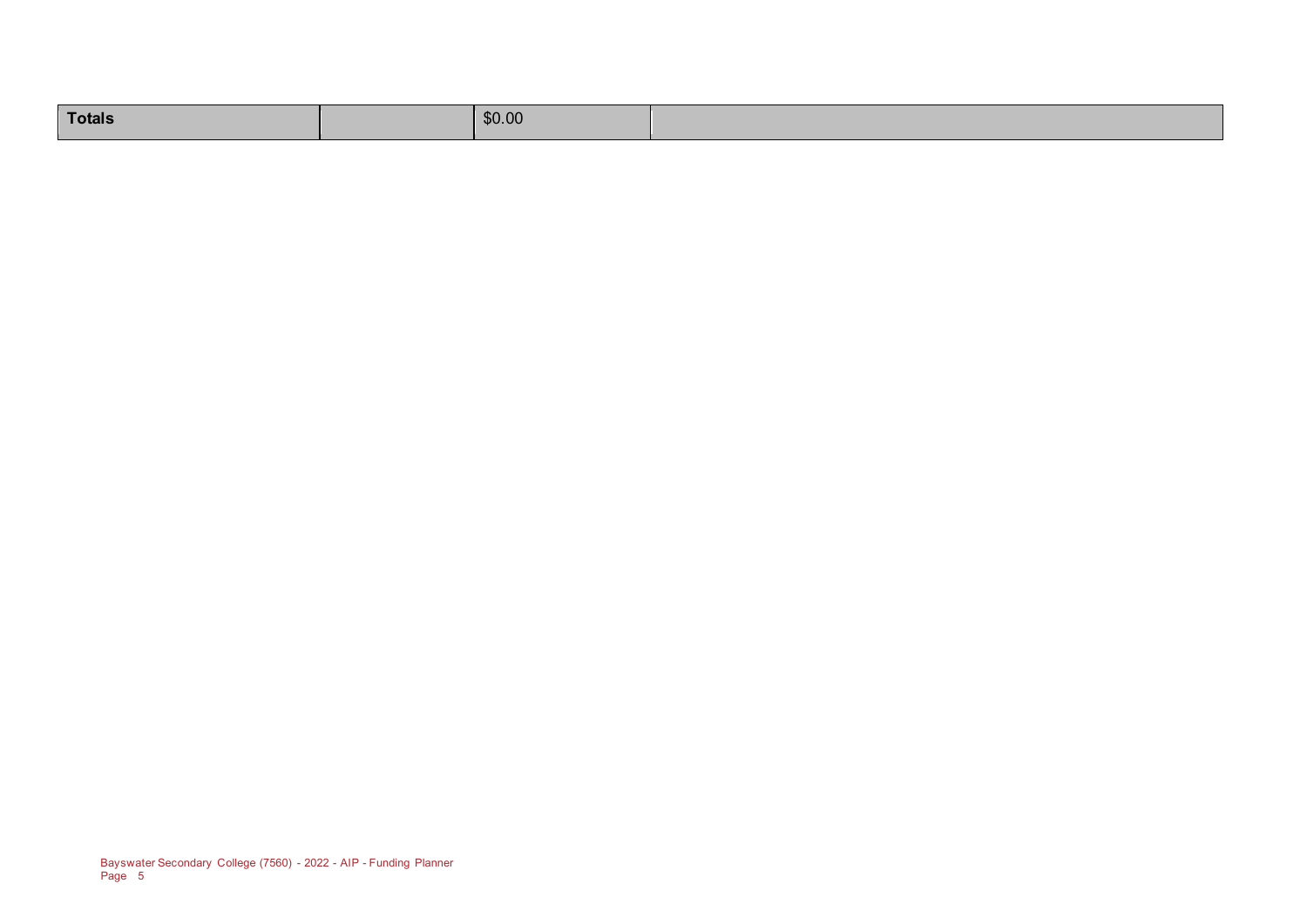# **Professional Learning and Development Plan**

| <b>Professional Learning</b><br><b>Priority</b>                                                                                               | <b>Who</b>                                                                                                                                          | When                             | <b>Key Professional Learning</b><br><b>Strategies</b>                                                                                             | <b>Organisational Structure</b>                                                                                                                                                                              | <b>Expertise Accessed</b>                                                                                                                                                            | <b>Where</b>        |
|-----------------------------------------------------------------------------------------------------------------------------------------------|-----------------------------------------------------------------------------------------------------------------------------------------------------|----------------------------------|---------------------------------------------------------------------------------------------------------------------------------------------------|--------------------------------------------------------------------------------------------------------------------------------------------------------------------------------------------------------------|--------------------------------------------------------------------------------------------------------------------------------------------------------------------------------------|---------------------|
| <b>Collegial Observations model</b><br>implemented                                                                                            | $\overline{\mathbf{M}}$ Assistant<br>Principal<br>$\overline{M}$ PLC<br>Leaders<br>$\boxtimes$ Principal<br>$\overline{\mathbf{M}}$ Teacher(s)      | from:<br>Term 1<br>to:<br>Term 4 | $\overline{\boxtimes}$ Peer observation<br>including feedback and<br>reflection<br>☑ Formalised PLC/PLTs<br>$\boxtimes$ Individualised Reflection | $\triangledown$ PLC/PLT Meeting                                                                                                                                                                              | $\overline{\mathcal{A}}$ Internal staff                                                                                                                                              | $\boxdot$ On-site   |
| Learning Area Teams meet<br>twice a week to work<br>collaboratively to plan for<br>learning, monitor, moderate<br>and assess student progress | $\overline{\mathbf{z}}$ Assistant<br>Principal<br>$\overline{M}$ PLC<br>Leaders<br>$\triangleright$ Principal<br>$\overline{\mathbf{M}}$ Teacher(s) | from:<br>Term 1<br>to:<br>Term 4 | $\triangleright$ Design of formative<br>assessments<br>$\boxtimes$ Moderated assessment<br>of student learning<br>☑ Formalised PLC/PLTs           | ☑ Formal School Meeting /<br>Internal Professional<br>Learning Sessions<br>$\boxtimes$ PLC/PLT Meeting                                                                                                       | $\overline{\boxtimes}$ PLC Initiative<br>$\overline{\mathbf{y}}$ Internal staff<br>☑ Pedagogical Model<br>$\overline{\boxtimes}$ High Impact<br><b>Teaching Strategies</b><br>(HITS) | $\boxtimes$ On-site |
| Implementation of Respectful<br>Relationships model                                                                                           | $\boxdot$ All Staff                                                                                                                                 | from:<br>Term 1<br>to:<br>Term 4 | $\overline{\mathbf{9}}$ Formalised PLC/PLTs                                                                                                       | ☑ Whole School Pupil<br>Free Day<br>$\triangledown$ Professional Practice<br>Day<br>☑ Formal School Meeting /<br><b>Internal Professional</b><br><b>Learning Sessions</b><br>$\triangledown$ PLC/PLT Meeting | $\overline{\mathcal{A}}$ Internal staff<br>$\overline{\boxtimes}$ Departmental<br>resources<br>Respectful<br>Relationships                                                           | $\boxtimes$ On-site |